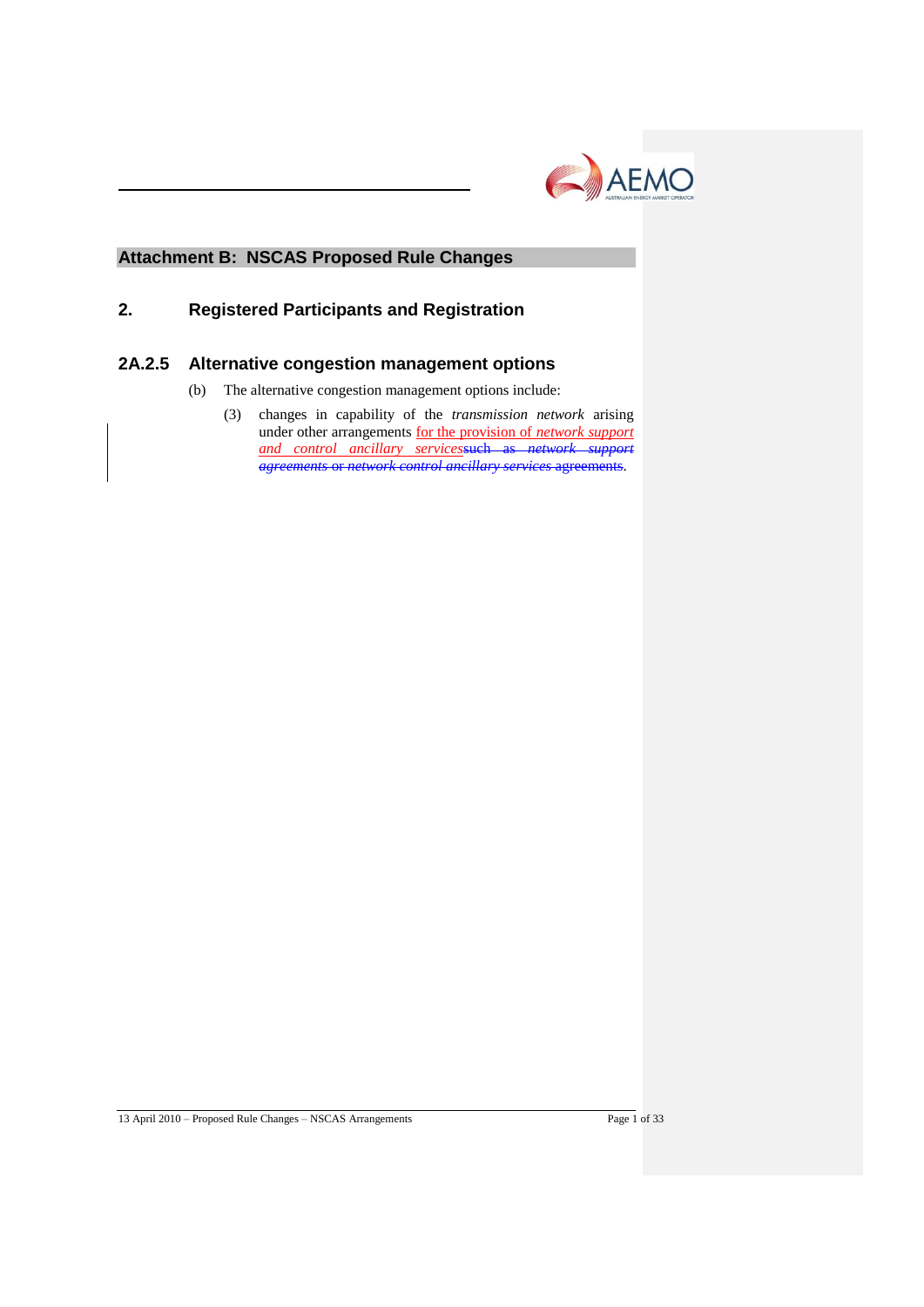

## **3. Market Rules**

### **3.1.4 Market design principles**

- (a) This Chapter is intended to give effect to the following market design principles:
	- (7) the last resort powers of direction in the *National Electricity Law* and clause 4.8.9 to provide *ancillary services* as a last resort to ensure *system security* should not be affected by the competitive market arrangements;
	- (8) where arrangements require participants to pay a proportion of *AEMO* costs for *ancillary services*, charges should where possible be allocated to provide incentives to lower overall costs of the national electricity market*NEM*. Costs unable to be reasonably allocated this way should be apportioned as broadly as possible whilst minimising distortions to production, consumption and investment decisions; and
	- (9) where arrangements provide for *AEMO* to *dispatch* or procure acquire an *ancillary service*, *AEMO* should be responsible for settlement of the service.

#### (a1) *AEMO* must review, prepare and publish a report on:

#### (1) **[Deleted]**

- (2) the operation and effectiveness of the *spot market* for *market ancillary services* within the overall *central dispatch* and any recommendations for their improvement, including:
	- (i) simplification of the arrangements for the provision of *market ancillary services*; and
	- improving the determination of *market ancillary services* requirements;
- the potential future implementation of a usage market for *market ancillary services* whilst retaining an enabling market to assist *AEMO* with its obligations with respect to system security; and
- (4) the provision of *network control ancillary services* including:
	- (i) a review of the responsibilities of *AEMO* and *Transmission Network Service Providers* for the provision of *reactive power support*;
	- (ii) a review of the formulation of those generic *network constraints* within *central dispatch* that are dependant on the provision of *network control ancillary services*; and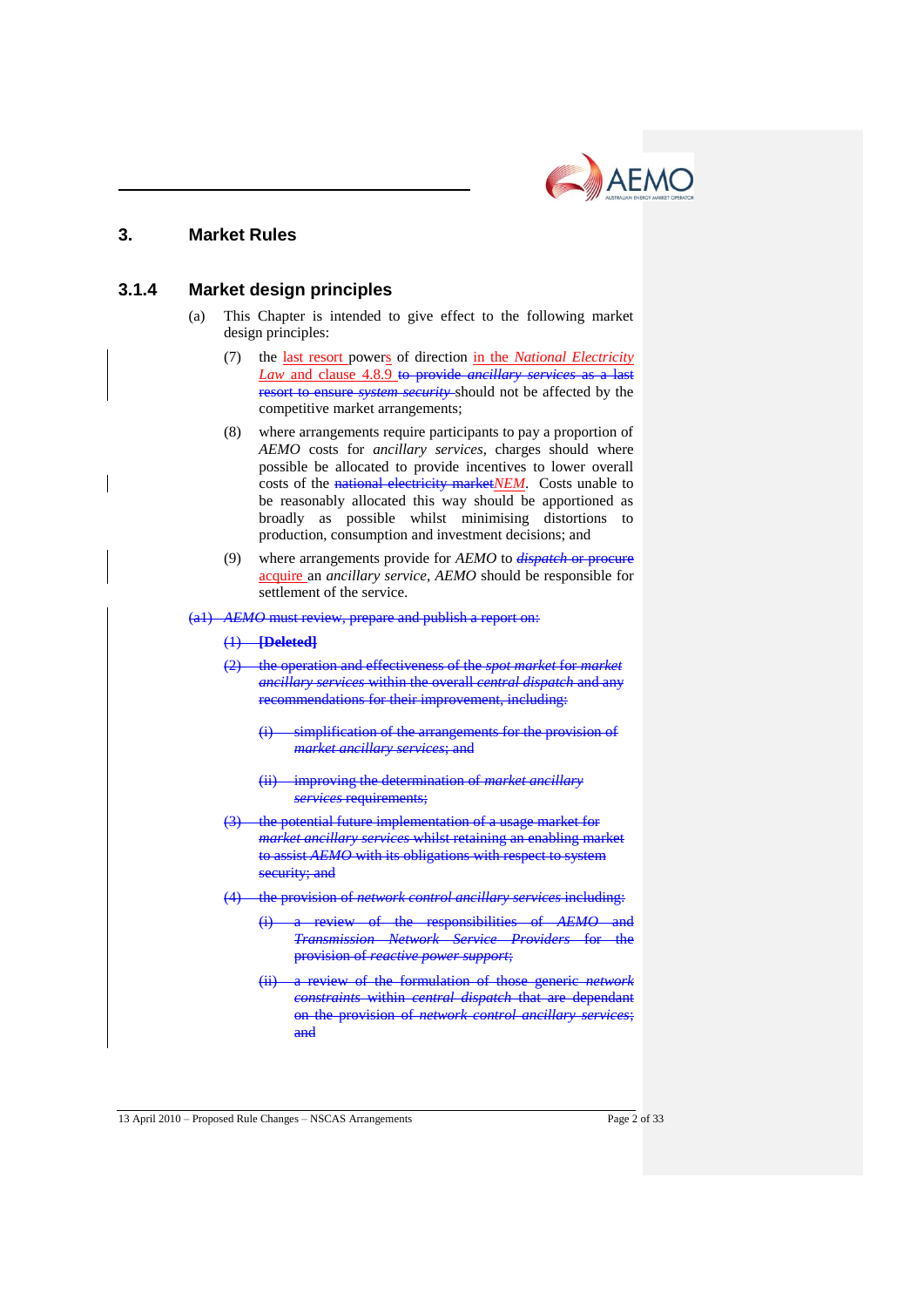



each review any proposed *Rule* changes required to implement the recommendations of the review.

## **3.2.4 Non-Market aAncillary services function**

- (a) *AEMO* must determine the *market's* requirements for *non-market ancillary services* in accordance with rule 3.11.
- (b) *AEMO* must use reasonable endeavours to ensure adequate acquire *non-market ancillary services* are available in accordance with rule 3.11.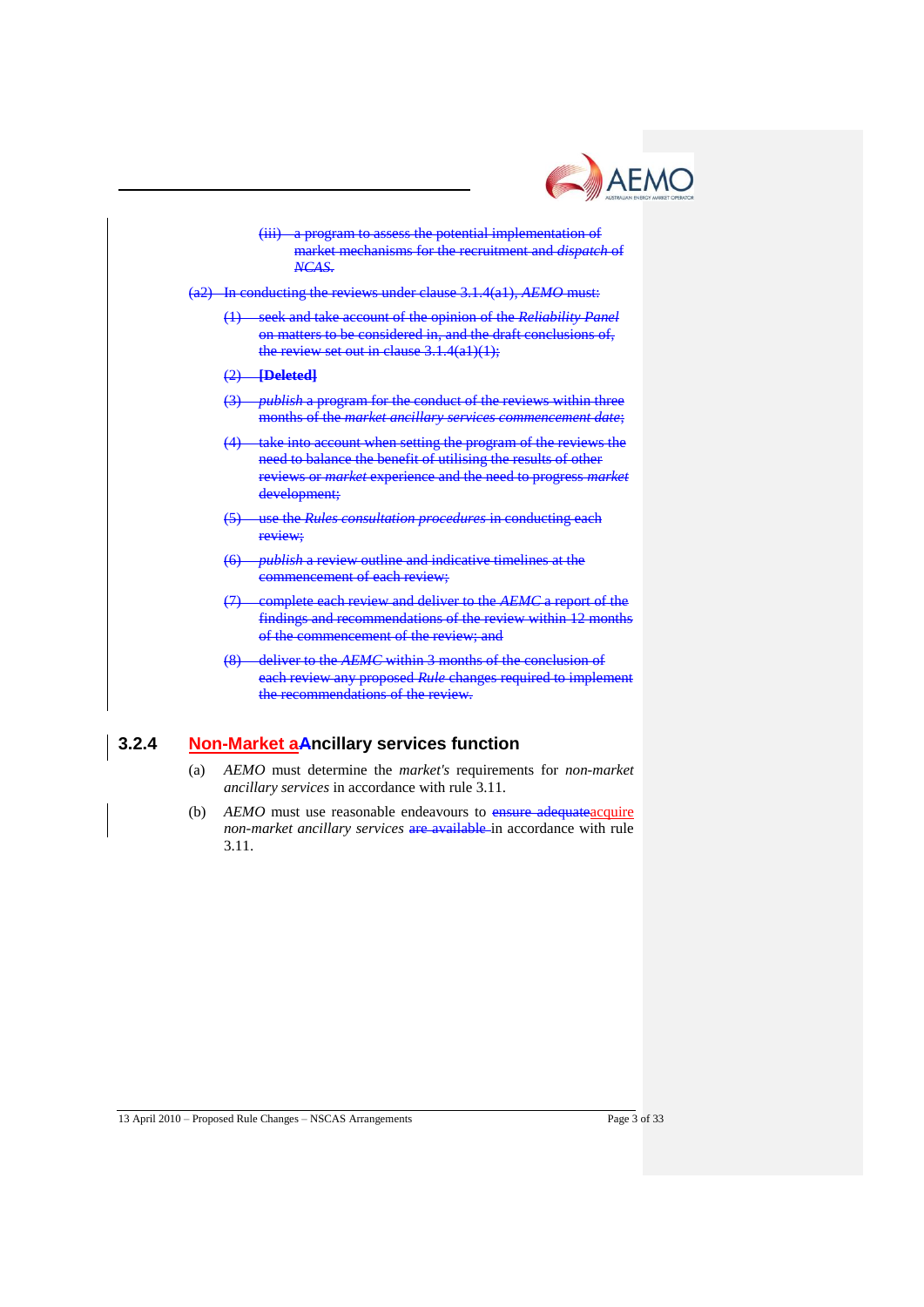

# **3.11 Ancillary Services**

## **3.11.1 Introduction**

- (a) *Ancillary services* are services that are essential to the management of *power system security*, facilitate orderly trading in electricity and ensure that electricity supplies are of acceptable quality.
- (b) *Market ancillary services* are *ancillary services* which are acquired by *AEMO* as part of the *spot market* in accordance with this Chapter 3. The prices for *market ancillary services* are determined using the *dispatch algorithm*.
- (c) *Non-market ancillary services* are *ancillary services* which are not acquired by *AEMO* as part of the *spot market*, but acquired:
	- (i) in the case of *SRAS,* by *AEMO* under *ancillary services agreements* agreements which are entered into following a call for offers made in accordance with this rule clause  $3.11.5$ ,  $\overline{.}$ with Tthe prices for *non-market ancillary servicesSRAS* being are determined in accordance with the relevant *ancillary services agreements*; and
	- (ii) in the case of *NSCAS:*
		- (A) by *Transmission Network Service Providers* under *connection agreements* or *network support agreements* to meet the service standards linked to the technical requirements of schedule 5.1 or in *applicable regulatory instruments* or to meet an *NSCAS need;* and
		- (B) in the circumstances contemplated in clause 3.11.3(c), by *AEMO* under *ancillary services agreements* entered into following a call for offers made in accordance with rule 3.11 to meet an *NSCAS need*,

with the prices for *NSCAS* being determined in accordance with the relevant agreements.

- (d) *AEMO* may instruct a person to provide a *non-market ancillary service* under an *ancillary services agreement* or otherwise in accordance with the relevant *performance standards*, and any person so instructed must use reasonable endeavours to comply with that instruction.
- (e) *AEMO* is not responsible for payment to a person for *non-market ancillary services* provided by that person under a *connection agreement* or *a network support agreement.*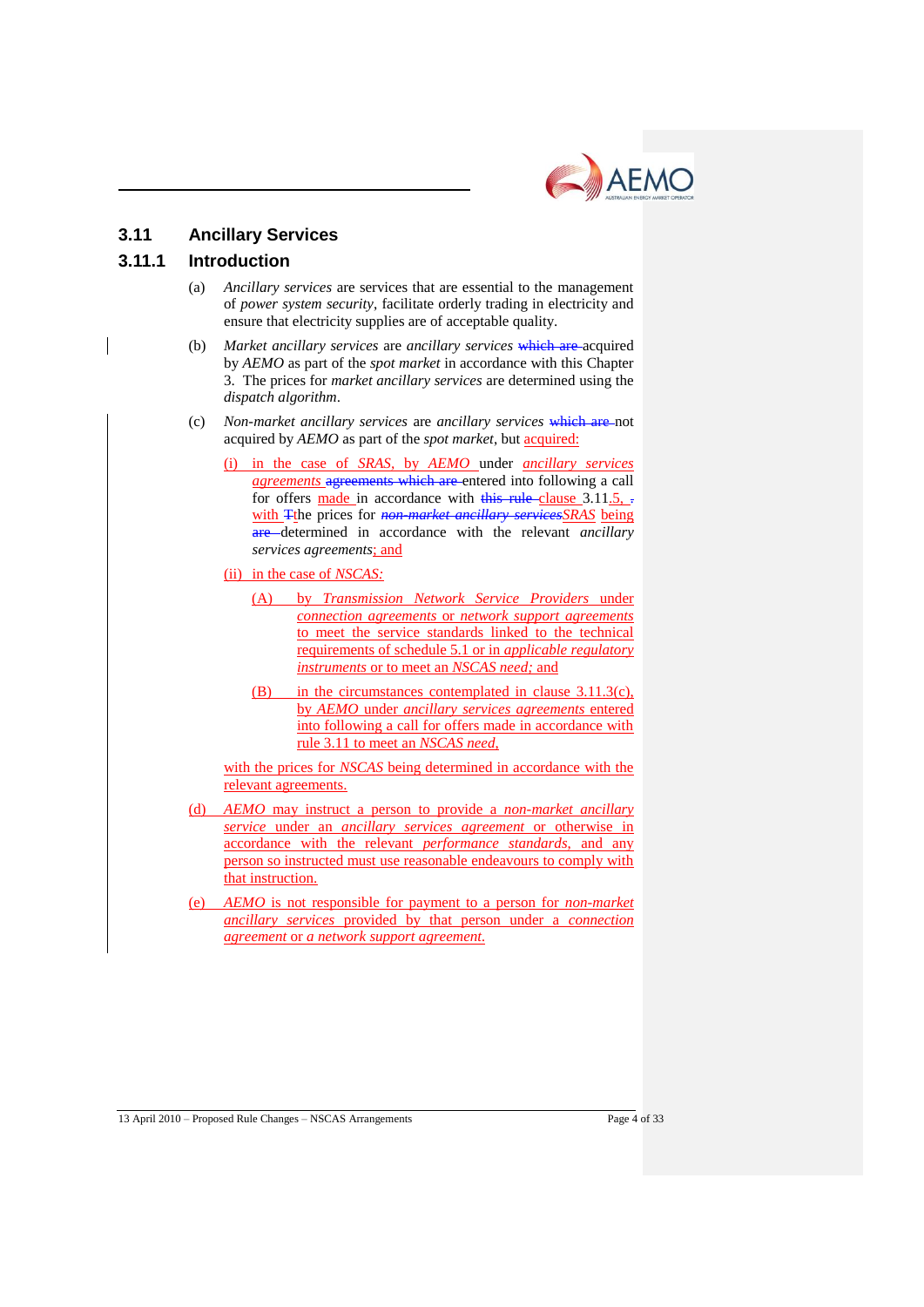

| 3.11.3 | <b>Acquisition of non-market ancillary services</b> |                                                                                                                                                                                                                                                    |  |  |  |  |
|--------|-----------------------------------------------------|----------------------------------------------------------------------------------------------------------------------------------------------------------------------------------------------------------------------------------------------------|--|--|--|--|
|        |                                                     | (a) AEMO must use reasonable endeavours to acquire non market<br>ancillary services in accordance with the remaining relevant<br>provisions of rule 3.11                                                                                           |  |  |  |  |
|        |                                                     | (b) The requirement for AEMO to acquire non-market ancillary services<br>referred to in clause 3.11.3(a) must be met in the following ways:                                                                                                        |  |  |  |  |
|        |                                                     | (1) by AEMO setting minimum standards which are to be dealt<br>with in Registered Participants' connection agreements for<br>the technical performance of the service; or                                                                          |  |  |  |  |
|        |                                                     | (2) by AEMO acquiring ancillary services in accordance with this<br>rule 3.11 or giving a direction in accordance with clause 4.8.9.                                                                                                               |  |  |  |  |
|        |                                                     | AEMO must make and <i>publish</i> a set of minimum technical ancillary<br>service standards that must be met by all Registered Participants<br>who have entered into a connection agreement.                                                       |  |  |  |  |
|        | <del>(d)</del>                                      | AEMO may amend the minimum technical ancillary service<br>standards from time to time.                                                                                                                                                             |  |  |  |  |
|        |                                                     | (e) AEMO must comply with the Rules consultation procedures when<br>making or amending the minimum technical ancillary service<br>standards.                                                                                                       |  |  |  |  |
|        |                                                     | (f) In setting or amending minimum technical ancillary service<br>standards, AEMO must:                                                                                                                                                            |  |  |  |  |
|        |                                                     | (1) take into account the provisions of connection agreements<br>existing at the time of setting or amending such standards;                                                                                                                       |  |  |  |  |
|        |                                                     | (2) ensure that proposed minimum technical ancillary service<br>standards do not impose more onerous material obligations on<br>parties to existing connection agreements, as a whole, than are<br>imposed by such existing connection agreements; |  |  |  |  |
|        |                                                     | (3) take into account and minimise the additional costs overall<br>that may arise from proposed minimum technical ancillary<br>service standards for parties to existing connection<br>agreements generally; and                                   |  |  |  |  |
|        |                                                     | (4) take into account the obligations imposed on parties to<br>connection agreements by Chapter 5 of the Rules and any<br>applicable <i>derogation</i> .                                                                                           |  |  |  |  |
|        |                                                     | (g) The minimum technical ancillary service standards are not intended<br>to, nor are to be read or construed as having the effect of:                                                                                                             |  |  |  |  |
|        |                                                     | (1) altering any term of a connection agreement;                                                                                                                                                                                                   |  |  |  |  |
|        |                                                     | (2) altering the contractual rights or obligations of any of the<br>parties under a <i>connection agreement</i> as between those<br>parties; or                                                                                                    |  |  |  |  |
|        |                                                     | (3) relieving the parties under any such connection agreement of<br>their contractual obligations under such agreement or<br>obligations under Chapter 5 of the Rules.                                                                             |  |  |  |  |

13 April 2010 – Proposed Rule Changes – NSCAS Arrangements Page 5 of 33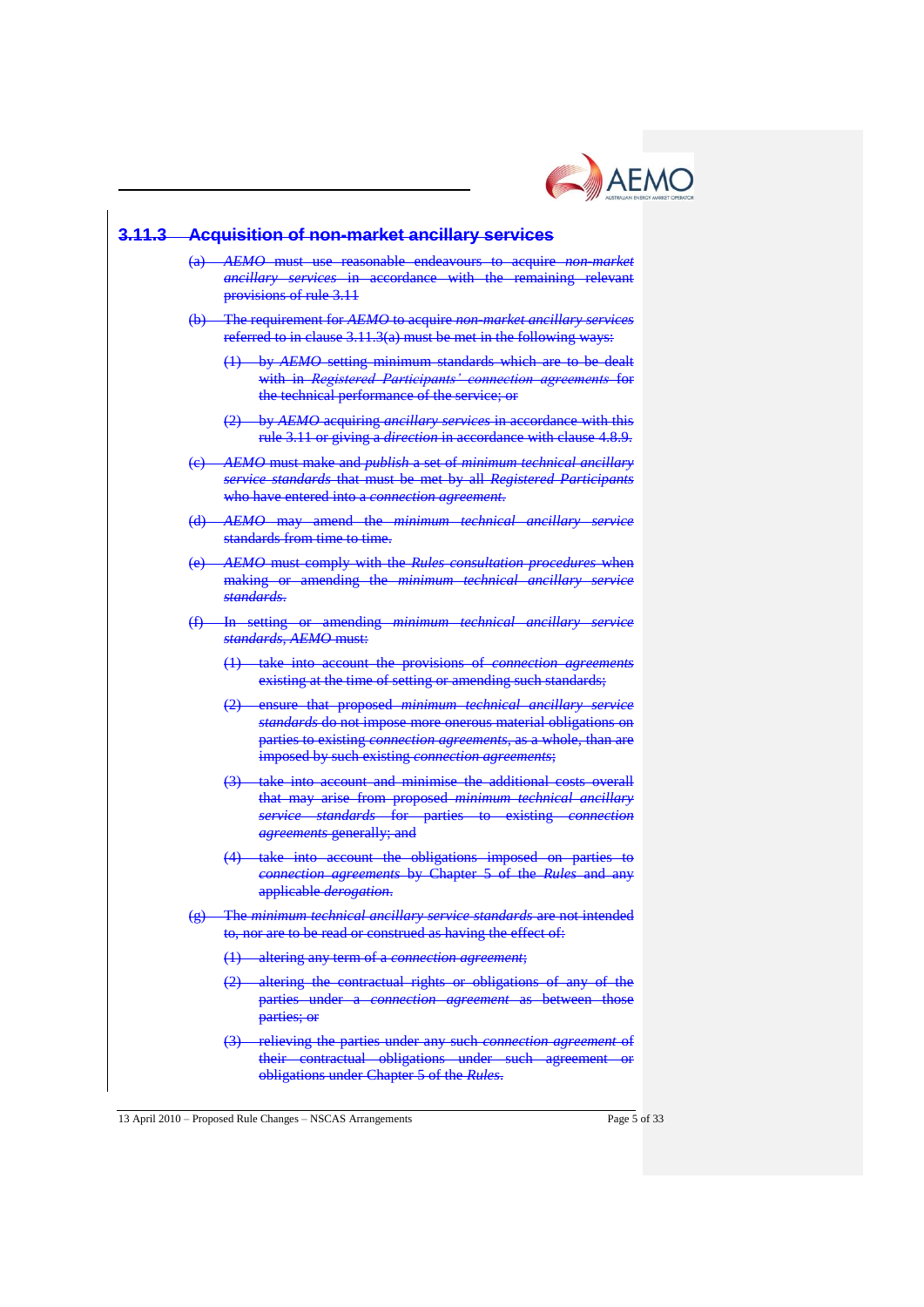

- (h) An amendment to the *minimum technical ancillary service standards* must not take effect until at least 30 days after the *publication* of the report required under the *Rules consultation procedures*.
- (i) *AEMO* is not responsible for payment to a *Registered Participant* for *services* provided by that Registered Participant under a *connection agreement* or under clause 4.9.2(b).
- (j) A *Network Service Provider* must advise *AEMO* of all *ancillary services* or similar services to be provided by a *Registered Participant* under a *connection agreement* to which that *Network Service Provider* is a party.
- (k) *AEMO* may instruct a *Registered Participant* to provide a *nonmarket ancillary service* agreed to be provided under a *connection agreement agreement* and any *Registered Participant* so instructed must use reasonable endeavours to comply with any such instruction.

## **3.11.3 Acquisition of Network Support and Control Ancillary Services**

- (a) Where an *NTNDP* identifies an *NSCAS need* that remains unmet for a period of 18 months from its first identification, *AEMO* may request the relevant *Transmission Network Service Provider* to advise when the *Transmission Network Service Provider* will have arrangements in place to meet that *NSCAS need*, or provide reasons why the *NSCAS need* will not be met.
- (b) The *Transmission Network Service Provider* must respond to *AEMO's* request under paragraph (a) within 30 days of *AEMO's* request. If the *Transmission Network Service Provider* proposes to put in place arrangements to meet the relevant *NSCAS need*, it must include in its response full details of those arrangements.
- (c) If, after considering any response under paragraph (b), *AEMO* considers that the relevant *NSCAS need* will remain unmet *AEMO* must use reasonable endeavours to acquire sufficient *network support and control ancillary services* to meet that *NSCAS need* in accordance with clause 3.11.5.

## **3.11.4 Guidelines and objectives for aAcquisition of Procedure for determining quantities of Network Support and Control Ancillary Services**

- (a) *AEMO* must develop and *publish* a detailed description of each type of *network support and control ancillary service* (*NSCAS description*).
- (b) *AEMO* must develop and *publish* a procedure (*NSCAS quantity procedure*) for determining the location and quantityies of each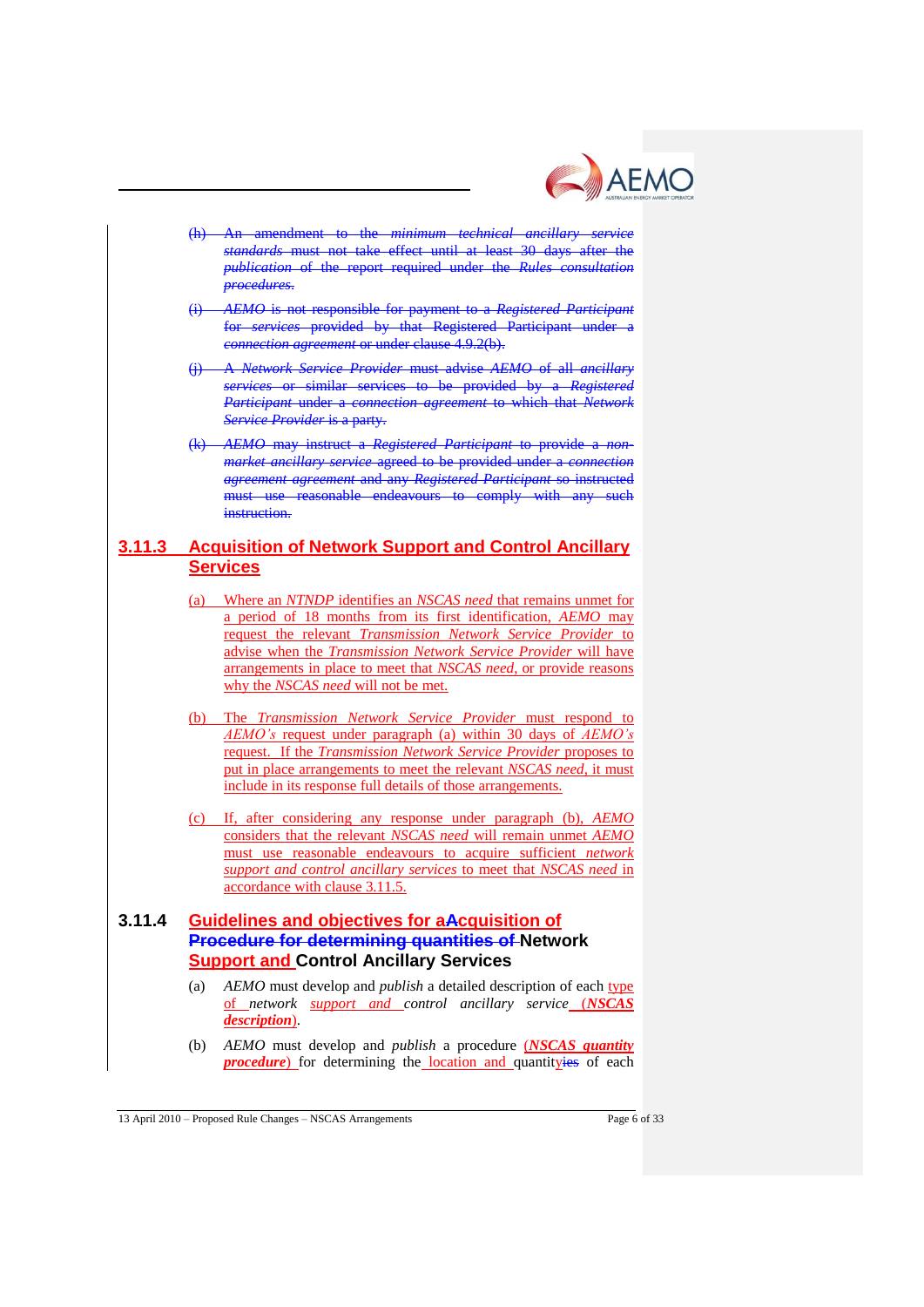

kindtype of *network support and control ancillary service* required (*NSCAS need*):

#### for *AEMO*:

- (1) to maintain *power system security* and reliability of *supply* of the *transmission network* in accordance with the *power system security and reliability standards*; and
- (2) to maintain or increase the *power transfer capability* of that *transmission network* so as to maximise the present value of net economic benefit to all those who produce, consume or transport electricity in the *market*.(1) to achieve the *power system security and reliability standards*; and
- (2) where practicable to enhance *network* transfer capability whilst still maintaining a *secure operating state* when, in *AEMO's* reasonable opinion, the resultant expected increase in *network control ancillary service* costs will not exceed the resultant expected increase in benefits of trade from the *spot market*.
- (c) *AEMO* may amend the *NSCAS description* and the *NSCAS quantity procedure* developed under clause 3.11.4(a) and the procedure referred to in clause 3.11.4(b).
- (d) *AEMO* must comply with the *Rules consultation procedures* when making or amending the *NSCAS descriptions* or or the *NSCAS quantity procedures* under clause 3.11.4.
- (e) *AEMO* may make minor and administrative amendments to the *NSCAS description* or the *NSCAS quantity procedure* without complying with the *Rules consultation procedures.*

## **3.11.5 Tender process for non-market ancillary services**

- (a) Except as provided in clause 4.8.9, iIf *AEMO* proposes to acquire a *non-market ancillary service*, *AEMO* must call for offers in accordance with the *NMAS* tender guidelines from persons who are in a position to provide the *non-market ancillary service*-so as to have the required effect at a *connection* to a *transmission network* in accordance with the *NMAS* tender guidelines (*NMAS tender guidelines*).
- (b) *AEMO* must determine and *publish* the *NMAS tender guidelines*. Separate *NMAS tender guidelines* may be prepared in respect of *network support and control ancillary services* and *system restart ancillary services*. The *NMAS tender guidelines* must contain the following:
	- (1) a requirement for *AEMO* to call for *NMAS* expressions of interest before issuing an *NMAS* invitation to tender in relation to any required *non-market ancillary services*;

**Formatted:** Font: 12 pt, Italic **Formatted:** Font: 12 pt, Italic

**Formatted:** Font: 12 pt, Italic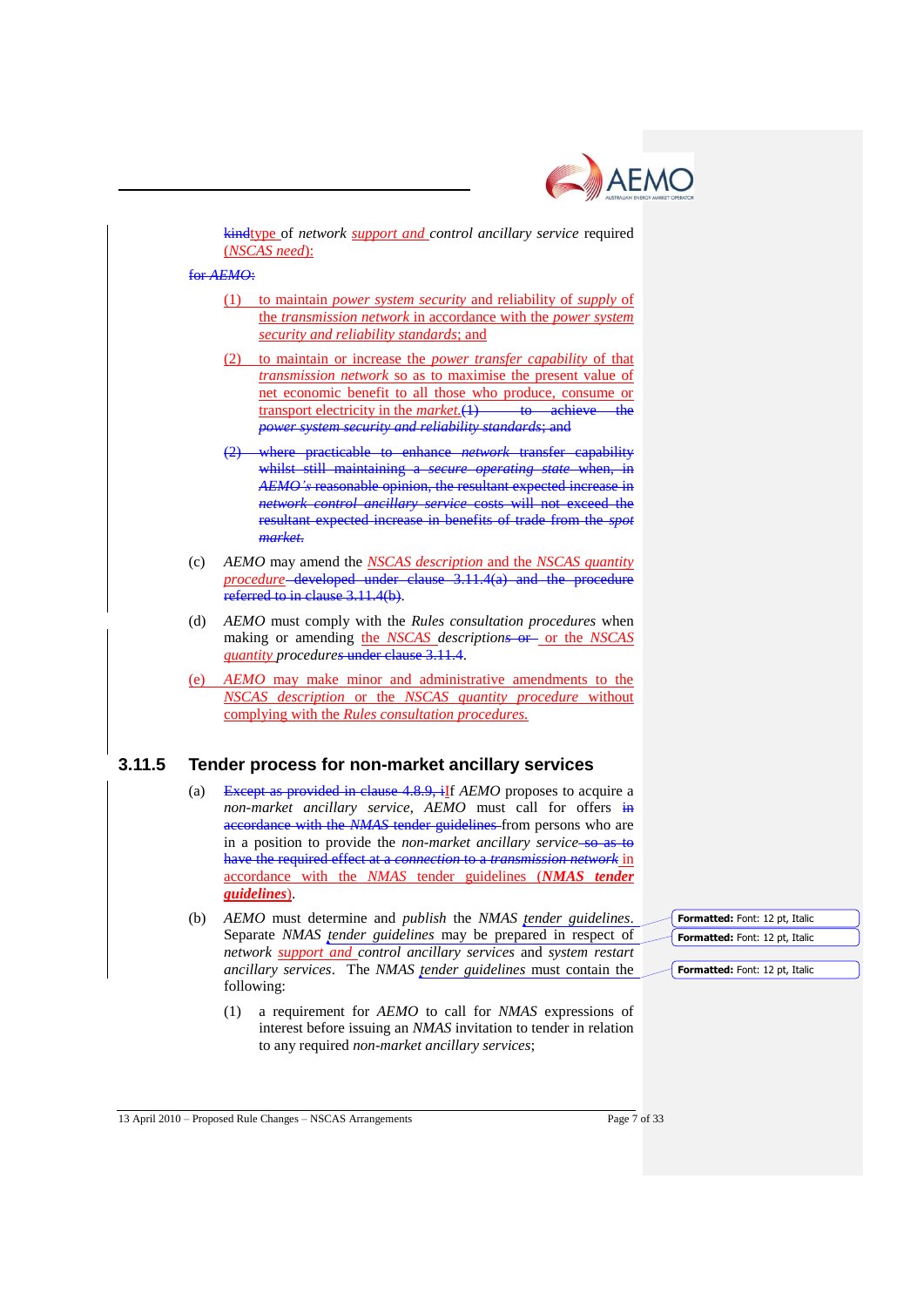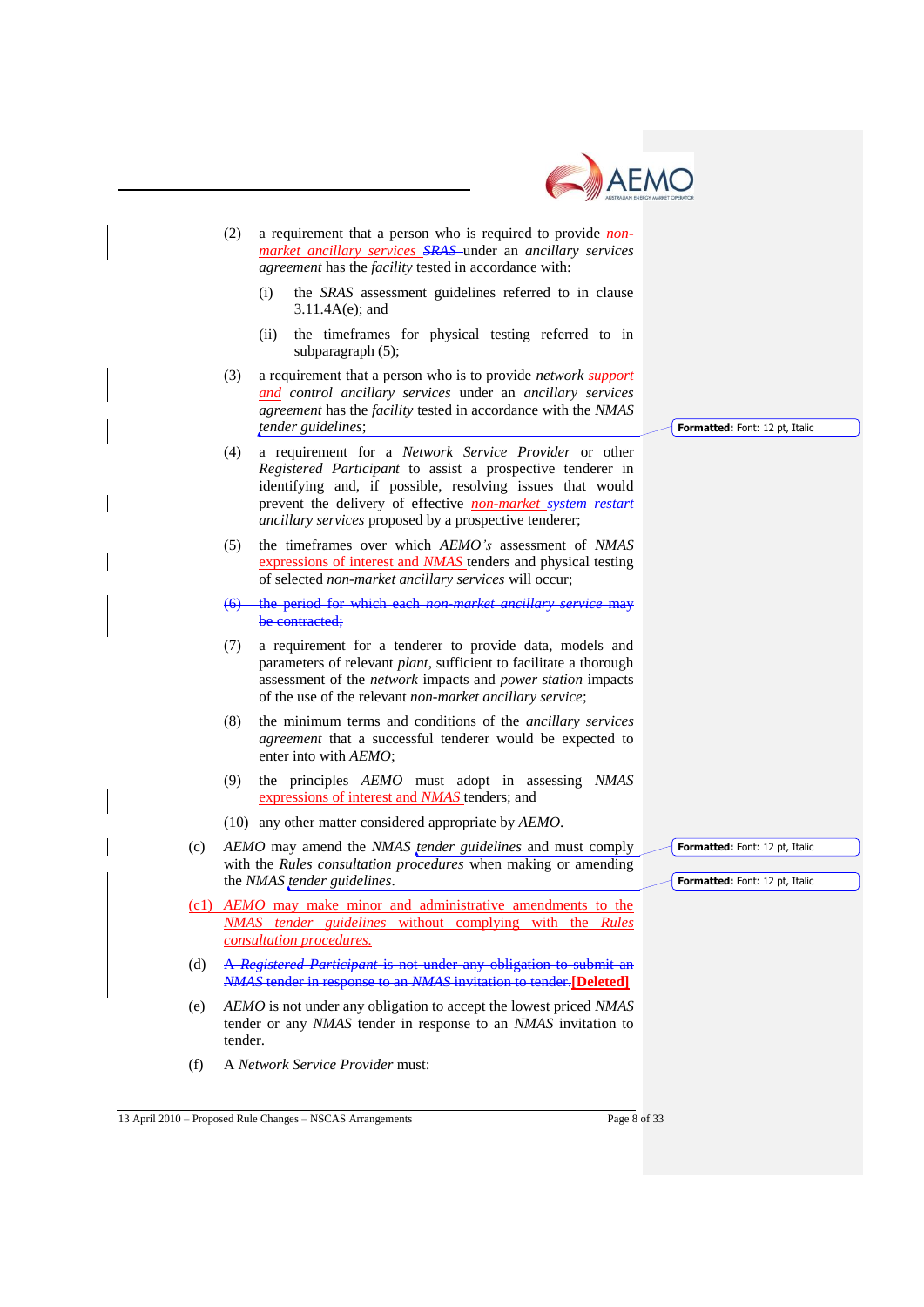

- (1) negotiate in good faith with a prospective tenderer in respect of issues the *NMAS tender guidelines* require a prospective tenderer to discuss and, if possible, resolve with a *Network Service Provider*; and
- (2) participate in, or facilitate, testing of a *system restart ancillary service* or a *network support and control ancillary service* required by the *NMAS tender guidelines* where it is reasonable and practicable to do so, and when participating in or facilitating such activities, the *Network Service Provider* will be entitled to recover from the relevant *Registered Participant* prospective tenderer all reasonable costs incurred by the *Network Service Provider* and for such purposes the activities of the *Network Service Provider* will be treated as *negotiable services*.
- (g) Where a *Registered Participant* person submits an *NMAS* tender in response to an *NMAS* invitation to tender and *AEMO* wishes to negotiate an aspect of that *NMAS* tender, *AEMO* and the *Registered Participant* that person must negotiate in good faith concerning that aspect.
- (h) Where the tender call for offers is for the acquisition of *network support and control ancillary services*, in assessing any offers tenders submitted in response to thea call for offers under this clause 3.11.5 to meet a particular *NSCAS need*, *AEMO* must seek to first determine whether those tenders are competitive.acquire the quantity of the relevant kind of *network control ancillary services* determined in accordance with clause 3.11.4 by competitive tender and in accordance with this clause 3.11.5(h). A The tenders submitted to meet a particular *NSCAS need* will be deemed to be a competitive tender if the quantity of *network support and control ancillary service* that *AEMO* is seeking for a particular *network control ancillary service* if the required quantity of that service determined in accordance with clause 3.11.4 can be supplied from the conforming offers tenders received by AEMO with any one conforming offer tender discarded or all conforming offers tenders from any one party discarded. If the a-tenders process-submitted to meet a particular *NSCAS need* are is not deemed to be a competitive tender for a particular *network control ancillary service*, then *AEMO* and those *Registered Participants* persons that submitted conforming and non-conforming tenders selected by *AEMO* (**preferred tenderers**), must negotiate in good faith to agree reasonable terms and conditions for the supply of the relevant kind type of *network support and control ancillary service*, taking into account the need to:
	- (1) subject to  $elause -3.11.5sub-paragnph (h)(2)$ , so far as practicable minimise the overall cost of supply of that service; and
	- (2) appropriately remunerate the providers of the relevant *network support and control ancillary service* for that service.

13 April 2010 – Proposed Rule Changes – NSCAS Arrangements Page 9 of 33

**Formatted:** Font: 12 pt, Italic

**Formatted:** Font: 12 pt, Italic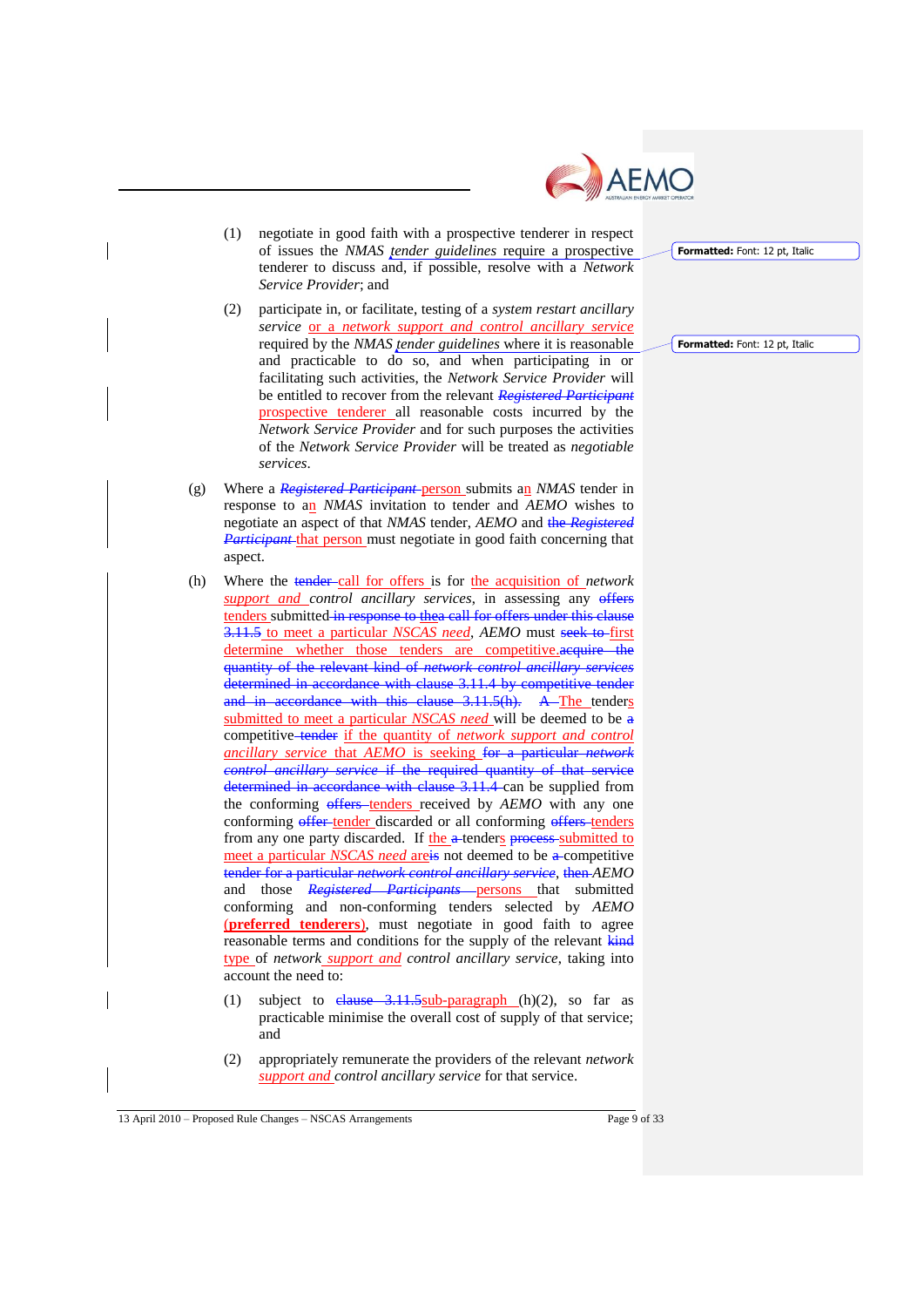

- (i) If *AEMO* and the a *Registered Participants* preferred tenderer selected by *AEMO*-cannot agree on the terms and conditions for the supply of a *network support and control ancillary service* after 21 *business days* from delivery to the *Registered Participant* preferred tenderer of a written notice from *AEMO* to negotiate, then either *AEMO* or the *Registered Participant* preferred tenderer may refer the matter to an the *Adviser* for the determination of a dispute as to those terms and conditions in accordance with rule 8.2.
- (j) Subject to clause 3.11.5paragraph (k), *AEMO* must not acquire *nonmarket system restart ancillary services* from any person who is not a *Registered Participant*.
- (k) *AEMO* may enter into an agreement to acquire *system restart nonmarket ancillary services* with a person who is not a *Registered Participant* if that agreement includes a condition for the benefit of *AEMO* that no *system restart ancillary services* will be provided under the agreement until that person becomes a *Registered Participant*.
- (l) If *AEMO* calls for offers under clause 3.11.5 paragraph (a) in respect of a type of *non-market ancillary service*, *AEMO* must give a notice to *Registered Participants* and *NMAS providers* when the tender process is complete it believes that it has available, under *ancillary services agreements*, a sufficient quantity of that type of *non-market ancillary service* (as determined by applying the procedure developed under clause 3.11.4(b) or clause 3.11.4A(f), whichever is relevant).
- (m) Within 5 *business days* of *AEMO* giving a notice under clause 3.11.5paragraph (l), *AEMO* must *publish* the total estimated annual costs and quantitiesy of each kind type of *network support and control ancillary service* acquired by *AEMO* under *ancillary services agreements* in respect of each *region* and in total under clause 3.11.5 and provide a breakdown of those costs and quantities relating to each *facility* contracted under those agreements.
- (n) Within 5 *business days* of *AEMO* giving a notice under clause 3.11.5paragraph (l), *AEMO* must *publish*:
	- (1) the total estimated annual cost for the provision of *system restart ancillary services*, broken down to charges for availability and use, or other factors that *AEMO* considers appropriate for each *electrical sub-network*; and
	- (2) the number of those *system restart ancillary services* procured acquired for each *electrical sub-network*.

**Formatted:** Font: Italic

(o) An *Registered ParticipantNMAS provider*person must comply with an *ancillary services agreement* between thate *NMAS providerRegistered Participant* and *AEMO* under which they *Registered Participant* provides one or more *non-market ancillary services*.

13 April 2010 – Proposed Rule Changes – NSCAS Arrangements Page 10 of 33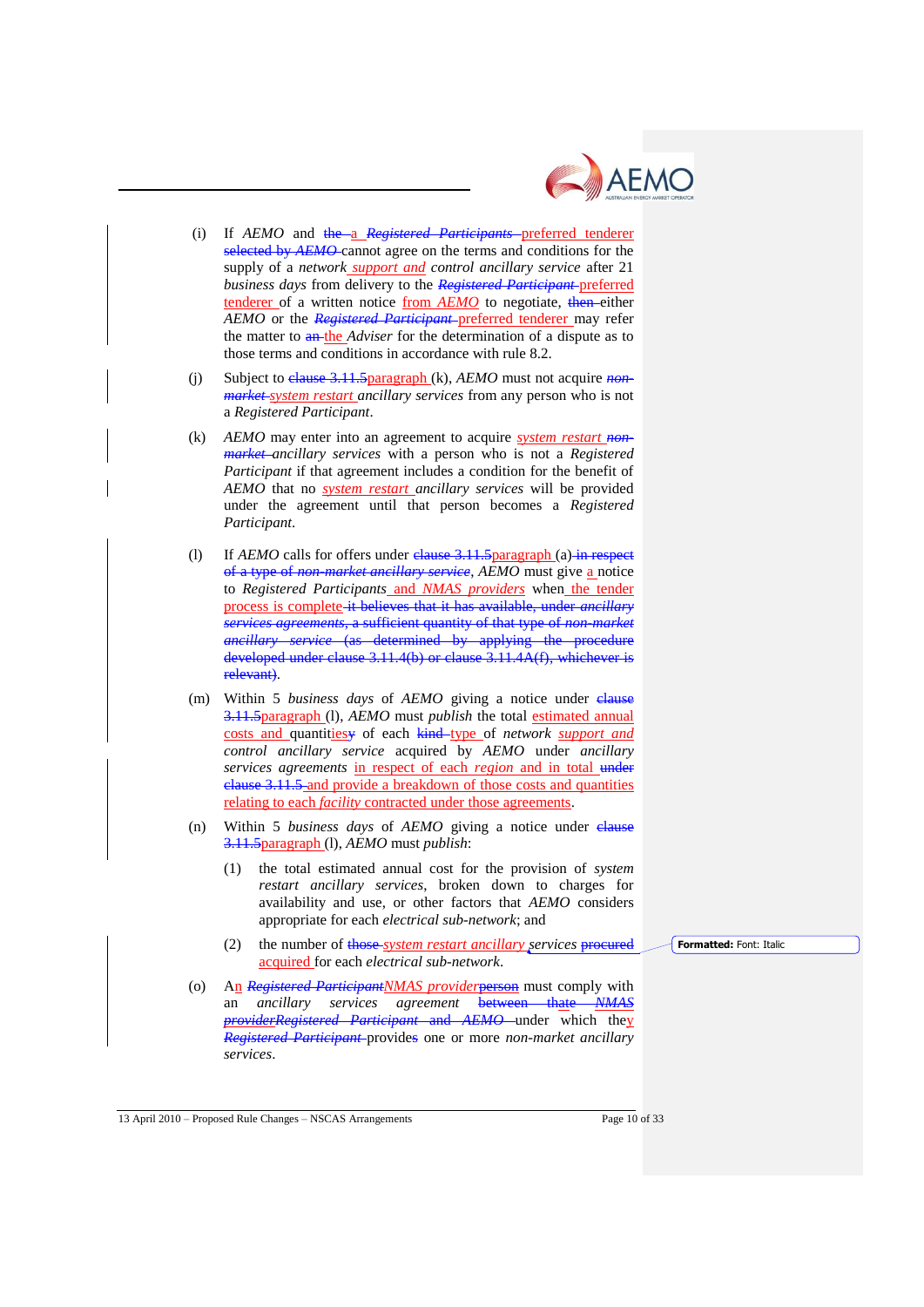

(p) A dispute concerning any aspect, (other than the aspect of price), of a *system restart ancillary services* agreement or a tender call for offers conducted by *AEMO* for the acquisition of *system restart ancillary services*, must be dealt with in accordance with rule 8.2.

### **3.11.6 Procedures for the dDispatch of non-market ancillary services by AEMO**

- (a) *AEMO* must develop procedures for:
	- (1) *dispatching* each kind of *non-market ancillary service AEMO* requires in order to maintain the *power system* in a *secure operating state*; and
	- (2) reporting to *Registered Participants* and *NMAS providers*, on a periodic basis, on the effectiveness of the *dispatch* of *non-market ancillary services* using criteria related to the performance of the *power system* specified in the procedures developed pursuant to clause 3.11.6under sub-paragraph  $(a)(1)$ .
- (b) *AEMO* must make *publish* the procedures developed under this clause 3.11.6 available to the *Registered Participants*.
- (c) *AEMO* may amend a procedure developed under this clause 3.11.6, from time to time.
- (d) *AEMO* must develop and *publish* guidelines for the *dispatch* of *network support and control ancillary services* to support the relevant procedure developed under sub-paragraph (a)(1).
- (e) *AEMO* must comply with the *Rules consultation procedures* when making or amending the guidelines in paragraph (d)
- (f) *AEMO* may make minor and administrative amendments to the guidelines in paragraph (d) without complying with the *Rules consultation procedures.*

## **3.13.5 Ancillary services contracting by AEMO**

- (a) *AEMO* must *publish* annually the costs of all of its operations associated with the its acquisition of *market ancillary services* and *non-market ancillary services.*
- (b) *AEMO* must *publish* annually the quantities and categories types of *market ancillary services* and *non-market ancillary services* covered under existing *ancillary services agreements* and the additional quantities of *non-market ancillary services* for which *AEMO* expects to enter into *ancillary services agreements* within the ensuing 12 months.
- (c) Information *published* under paragraph clauses 3.13.5(a) or (b) must include:

**Formatted:** Font: 12 pt. Italic

13 April 2010 – Proposed Rule Changes – NSCAS Arrangements Page 11 of 33

**Formatted:** Font: Italic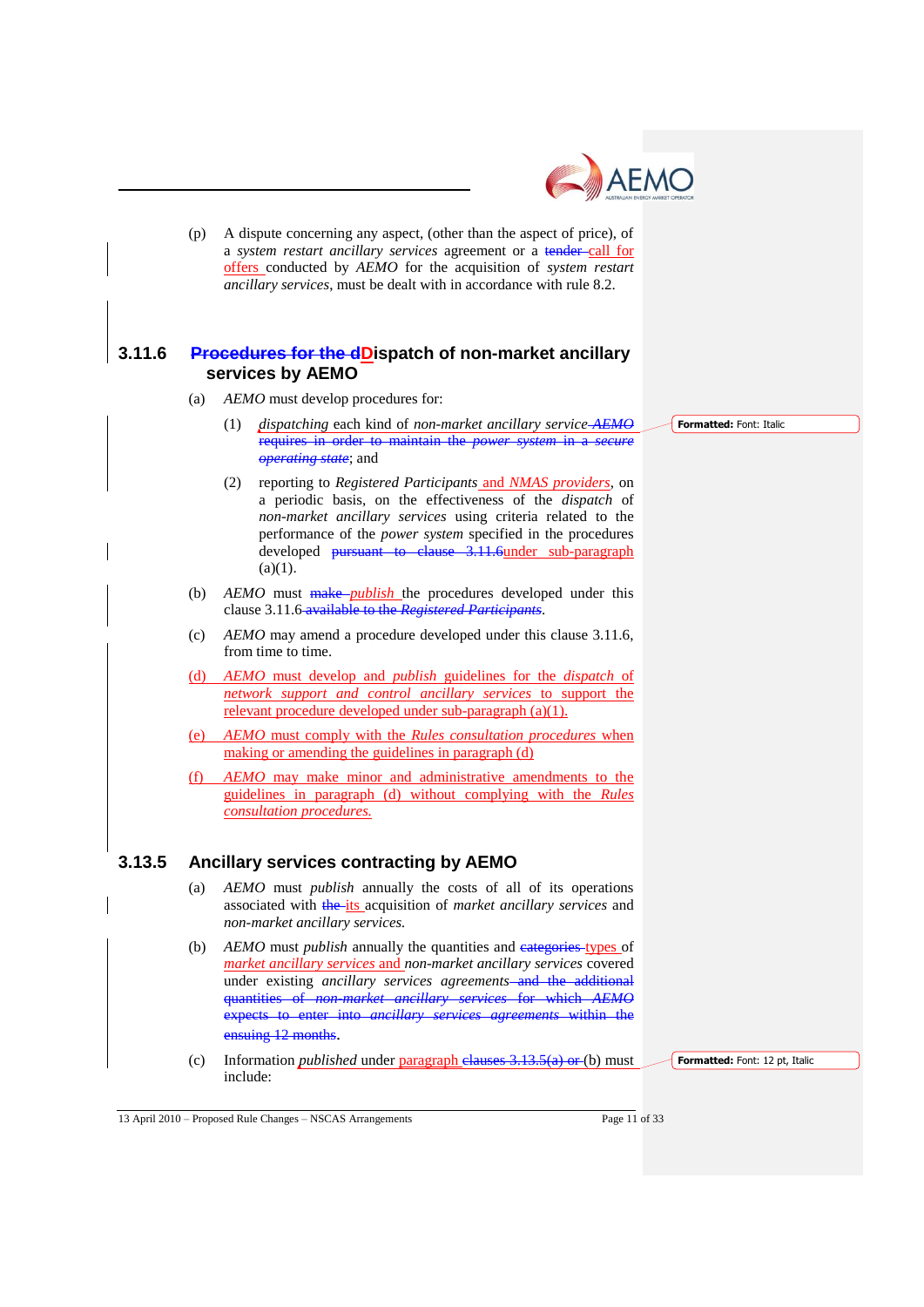

- (1) the **actual** costs and quantities associated with each eategory type of *ancillary service* purchased acquired or to be purchasedover the preceding 12 months in respect of each *region;* and
- (2) in the case of *NSCAS*, a breakdown of the actual costs and quantities relating to each *facility* contracted under *ancillary services agreements*.; and
- (2) where possible, the *regions* in respect of which costs were or are expected to be incurred and *ancillary services* were expected to be provided.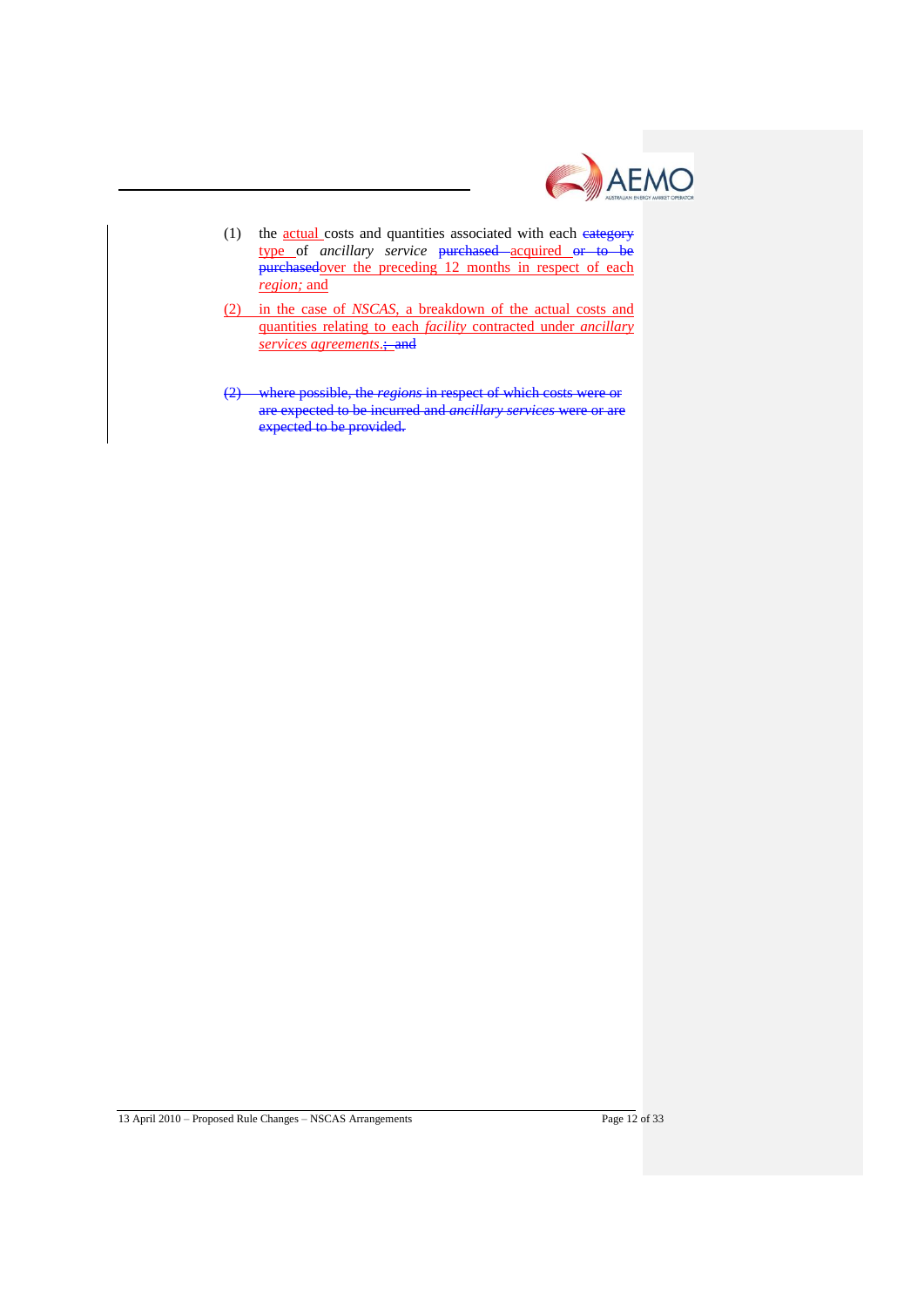

## **3.15.6A Ancillary service transactions**

- (b) In each *trading interval,* Iin relation to each *Market Participant NMAS provider* whowhich provides *non-market ancillary services*  under an *ancillary services agreement,* an *ancillary services*  transaction occurs, which results in an amount payable by *AEMO* to the *NMAS provider trading amount* for the relevant *Market Participant* determined in accordance with that agreement.
- (b1) Where an amount payable by *AEMO* under paragraph (b) is not determined on a *trading interval* basis, that amount is recovered in accordance with the relevant paragraphs (c7), (c8), (d) and (e), except that a reference to *trading interval* in the calculation of RBF, AGE, AAGE, TGE, ATGE, TCE, ATCE is to be read as "the relevant period", and any other reference to *trading interval* in those paragraphs is to be read as "the relevant *billing period"*.
- (c) In each *trading interval*, in relation to each *Market Customer*, an ancillary services transaction occurs, which results in a *trading amount* for the *Market Customer* determined in accordance with the following formula:

 $x -$ 

$$
\frac{TE}{TNCASP \times \overline{ATE}}
$$

where:

 $TA$ 

TA (in \$) the *trading amount* to be determined (which is a negative number); TNCASP (in \$) all amounts payable by *AEMO* in respect the *trading interval* under *ancillary services agreements* in respect of the provision of *NCAS*; TCE (in MWh) the *customer energy* for the *Market Customer* for the *trading interval*; and ATCE (in MWh) the aggregate *customer energy* figures for all *Market Customers* for the *trading interval*. (c1) *AEMO* must recover its liabilities under *ancillary services agreements* for the provision of *NSCAS* from *Market Customers* in each *region* in accordance with paragraphs (c7) and (c8), subject to paragraph (b1).

(c2) In the statements to be provided under clauses 3.15.14 and 3.15.15 to a *Market Customer*, *AEMO* must separately identify the portion of the total amount payable by *AEMO* in respect of the relevant *billing period* under *ancillary services agreements* for the provision of *NSCAS* that:

13 April 2010 – Proposed Rule Changes – NSCAS Arrangements Page 13 of 33

**Formatted:** Font: 12 pt, Italic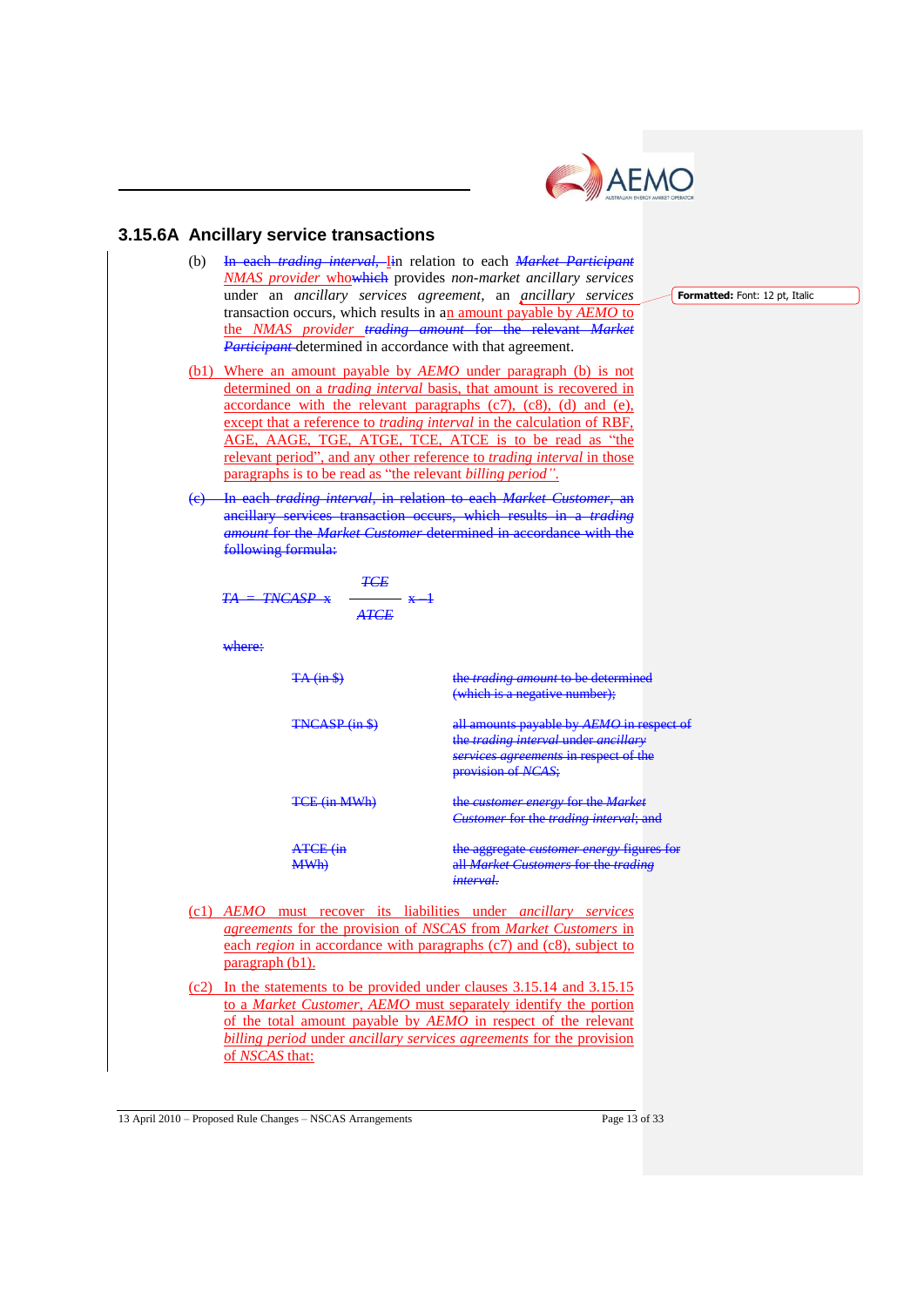

- (1) benefits specific *regions* in which there is a *connection point* for which the *Market Customer* is *financially responsible* (being the *regional* amounts given by the first summated term in the paragraph (c7) formula); and
- (2) does not benefit specific *regions* (being the amount  $TNSCAS<sub>p</sub>$ in the paragraph (c8) formula).
- (c3) *AEMO* must develop a procedure to determine the relative benefit that each *region* is estimated to receive from the provision of each *NSCAS* ("*regional benefit ancillary services procedures*") in accordance with the *Rules consultation procedures*. Without limiting the matters to be included in the *regional benefit ancillary services procedures,* they must require *AEMO* to take into account the estimated increase for each *region* of the gross economic benefit from increased *power transfer capability* and any other relevant factors.
- (c4) *AEMO* may amend the *regional benefit ancillary services procedures* from time to time.
- (c5) *AEMO* may make minor and administrative amendments to the *regional benefit ancillary services procedures* without complying with the *Rules consultation procedures.*
- (c6) From time to time, *AEMO* must determine an allocation between *regions* of the costs associated with the provision of *NSCAS* under each *ancillary services agreement* in accordance with the *regional benefit ancillary services procedures* (**"regional benefit factors"**)*.*
- (c7) In each *trading interval*, in relation to each *Market Customer* for each *region*, an *ancillary services* transaction occurs, which results in a *trading amount* for the *Market Customer* determined in accordance with the following formula:

 $ACF$ 

*TAP, R* = ( ∑ ( *TNSCASS, P* x *RBFS, P, R* ) ) x ---------- x - 1 for all "S"  *AAGEP, R*

where:

Subscript 'P' is the relevant period

Subscript "R" is the relevant *region*

Subscript "S" is the relevant *NSCAS*

| $TA_{P,R}$ (in \$)           | $\equiv$ the <i>trading amount</i> payable by the<br>Market Customer in respect of the<br>relevant <i>region</i> and <i>trading interval</i> ;                                      |  |
|------------------------------|-------------------------------------------------------------------------------------------------------------------------------------------------------------------------------------|--|
| TNSCAS <sub>s.P</sub> (in §) | the total amount payable by AEMO for<br>the provision of the relevant NSCAS<br>under an <i>ancillary services agreement</i> in<br>respect of the relevant <i>trading interval</i> ; |  |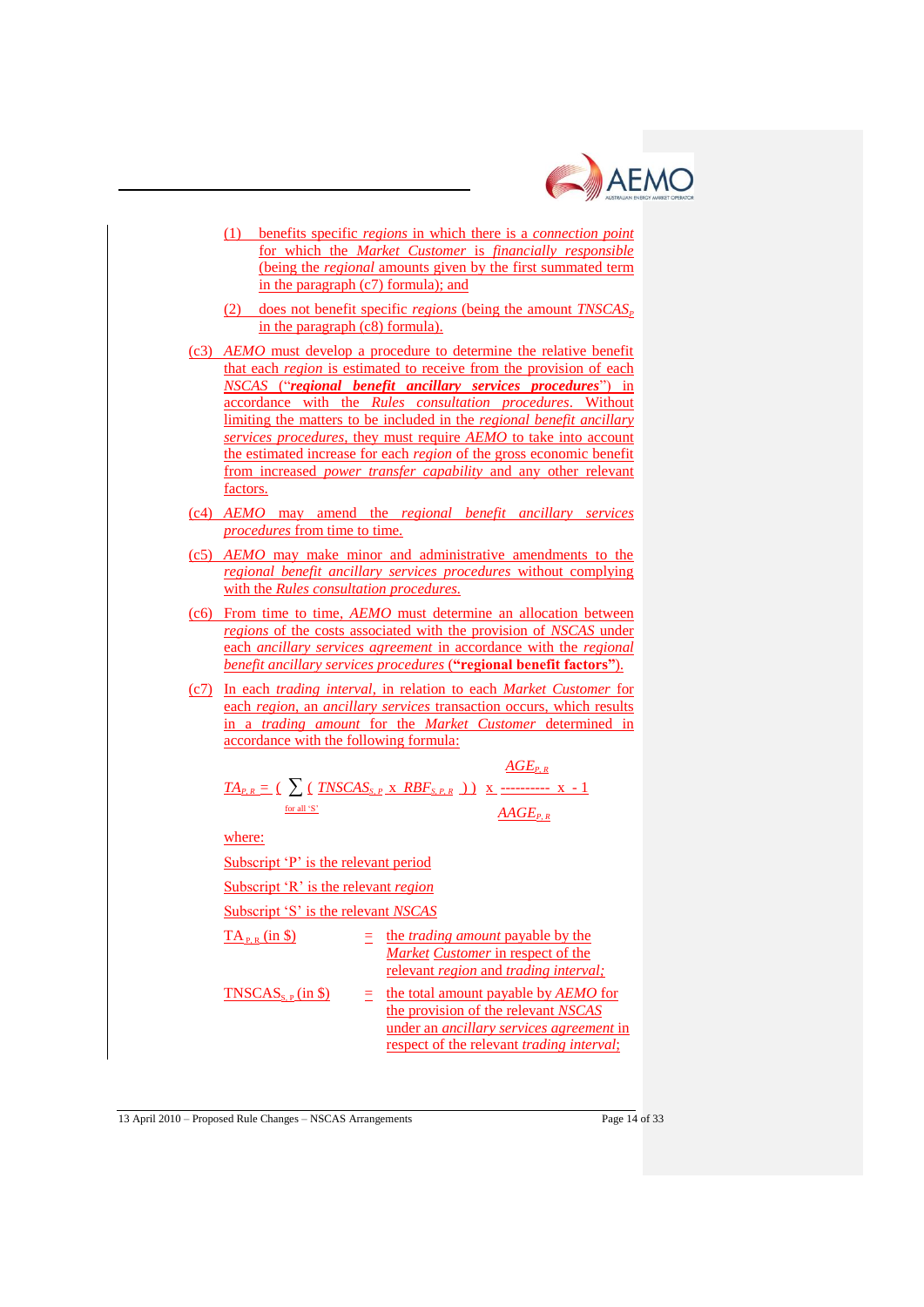

| $RBF_{S.P.R}$ (number)                                                                                                                                                                                                                                                                        | Ξ.  | the latest regional benefit factor<br>assigned to the provision of the relevant<br><b>NSCAS</b> under an <i>ancillary services</i><br><i>agreement</i> in respect of the relevant<br>region and trading interval, as<br>determined by AEMO under paragraph<br>(c6);                                                                       |  |  |  |  |
|-----------------------------------------------------------------------------------------------------------------------------------------------------------------------------------------------------------------------------------------------------------------------------------------------|-----|-------------------------------------------------------------------------------------------------------------------------------------------------------------------------------------------------------------------------------------------------------------------------------------------------------------------------------------------|--|--|--|--|
| $\overline{\text{AGE}}_{P, R}$ (in MWh)                                                                                                                                                                                                                                                       | Ξ.  | the sum of the <i>adjusted gross energy</i><br>figures in respect of the Market<br>Customer's relevant connection points<br>located in the region for the relevant<br><i>trading interval; and</i>                                                                                                                                        |  |  |  |  |
| $\widehat{AAGE}_{P, R}$ (in MWh)                                                                                                                                                                                                                                                              |     | $\equiv$ the aggregate AGE <sub>P, R</sub> figures for all<br>Market Customers in respect of the<br>relevant region and trading interval.                                                                                                                                                                                                 |  |  |  |  |
| (c8) In each trading interval, in relation to each Market Customer, an<br>ancillary services transaction occurs, which results in a trading<br>amount for the Market Customer determined in accordance with the<br>following formula:<br>$\frac{AGE_P}{TA_P = TNSCAS_P X}$ x ---------- x - 1 |     |                                                                                                                                                                                                                                                                                                                                           |  |  |  |  |
|                                                                                                                                                                                                                                                                                               |     |                                                                                                                                                                                                                                                                                                                                           |  |  |  |  |
| $AAGE_P$                                                                                                                                                                                                                                                                                      |     |                                                                                                                                                                                                                                                                                                                                           |  |  |  |  |
| where:<br>Subscript 'P' is the relevant period                                                                                                                                                                                                                                                |     |                                                                                                                                                                                                                                                                                                                                           |  |  |  |  |
|                                                                                                                                                                                                                                                                                               |     |                                                                                                                                                                                                                                                                                                                                           |  |  |  |  |
| $T AP$ (in \$)                                                                                                                                                                                                                                                                                | Ξ   | the <i>trading amount</i> payable by the<br>Market Customer in respect of the<br>relevant trading interval;                                                                                                                                                                                                                               |  |  |  |  |
| $TNSCAS_{P}$ (in \$)                                                                                                                                                                                                                                                                          | Ξ   | the sum of all amounts payable by<br><b>AEMO</b> for the provision of NSCAS under<br>ancillary services agreements in respect<br>of the relevant <i>trading interval</i> minus the<br>sum of the <i>trading amounts</i> calculated<br>for all Market Customers in respect of<br>the relevant trading interval under<br>paragraph $(c7)$ ; |  |  |  |  |
| $\overline{AGE_P}$ (in MWh)                                                                                                                                                                                                                                                                   | Ξ   | the sum of the <i>adjusted gross energy</i><br>figures in respect of all of the Market<br><b>Customer's relevant connection points</b><br>for the relevant <i>trading interval</i> ; and                                                                                                                                                  |  |  |  |  |
| $\widehat{AAGE}_P$ (in MWh)                                                                                                                                                                                                                                                                   | $=$ | the aggregate $\overline{AGE}_P$ figures for all<br>Market Customers in respect of the<br>relevant trading interval.                                                                                                                                                                                                                      |  |  |  |  |
|                                                                                                                                                                                                                                                                                               |     | (c9) AEMO must publish the regional benefit factors determined under                                                                                                                                                                                                                                                                      |  |  |  |  |
| sub-paragraph (c6).                                                                                                                                                                                                                                                                           |     |                                                                                                                                                                                                                                                                                                                                           |  |  |  |  |

13 April 2010 – Proposed Rule Changes – NSCAS Arrangements Page 15 of 33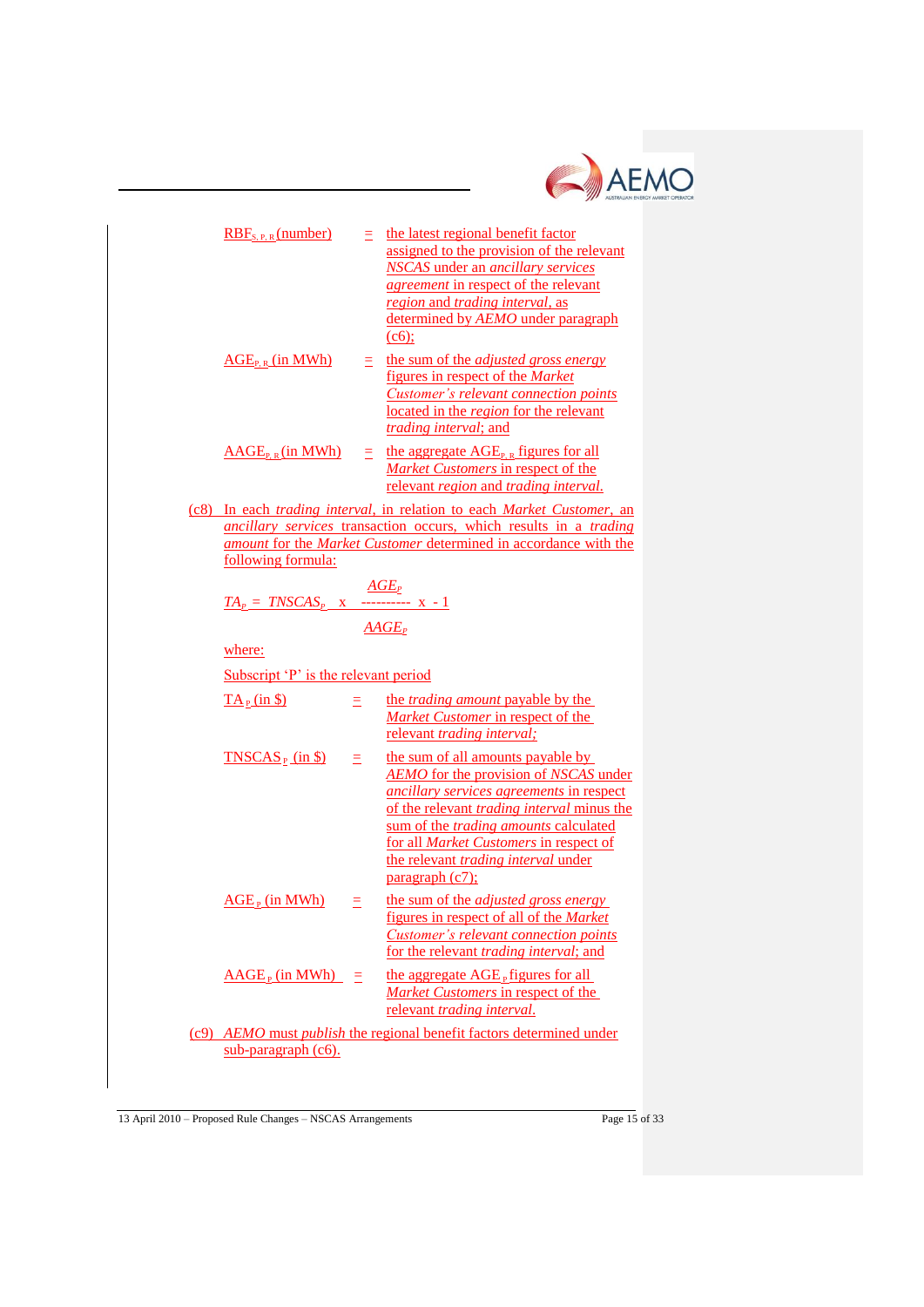

## **3.15.8 Funding of Compensation for directions**

- (f) The *trading amount* must be calculated as follows:
	- (1) subject to clause 3.15.8(f)(2) and (3) *AEMO* must use the appropriate formula set out in clause  $3.15.6A(e)(c7)$ ,  $(c8)$ , (d), (e), (f), (g), (h) or (i) depending on which *ancillary service* was the subject of the *direction*;
	- (2) TNCASPTNSCASP, TSRP, RTCRSP, RTCLSP or TSFCAS (as applicable) in the relevant formula is equal to the *ancillary service compensation recovery amount* for the relevant *ancillary service* in respect of the *direction*; and
	- (3) if TCE, TGE, AGE, ATCE or, ATGE or AAGE is used in the relevant formula, then the words "the *trading interval'* in the definitions of those terms in the formula are to be read as "all of the *trading intervals* during which the *direction* applied".

## **3.15.10C Intervention Settlements**

- (a) *AEMO* must include in the final statement provided under clause 3.15.14 and 3.15.15 for a *billing period* in which a *direction* was issued:
	- (1) for each *Affected Participant* and *Market Customer* in relation to that *direction* the amount calculated pursuant to clause 3.12.2(c);
	- (2) for each *Directed Participant* in relation to that *direction* the amount calculated pursuant to clause 3.15.7(c) or clause 3.15.7A(a) by application of clause 3.15.7A(e), as the case may be;
	- (3) for each *Market Customer* in relation to that *direction* the amount calculated pursuant to clause 3.15.8(b) by application of clause 3.15.8 mutatis mutandis provided that the amount for the purposes of:
		- (i) clause  $3.15.8(a)(1)(i)$  shall be the total amount payable to *AEMO* by *Affected Participants* and *Market Customers* calculated pursuant to clause 3.12.2(c);
		- (ii) clause  $3.15.8(a)(1)(ii)$  shall be the amount calculated in accordance with that clause;
		- (iii) clause  $3.15.8(a)(2)(i)$  shall be the total amount payable by *AEMO* to *Affected Participants* and *Market Customers* calculated pursuant to clause 3.12.2(c);
		- (iv) clause  $3.15.8(a)(2)(ii)$  shall be the sum of the total amount payable by *AEMO* to *Directed Participants*

13 April 2010 – Proposed Rule Changes – NSCAS Arrangements Page 16 of 33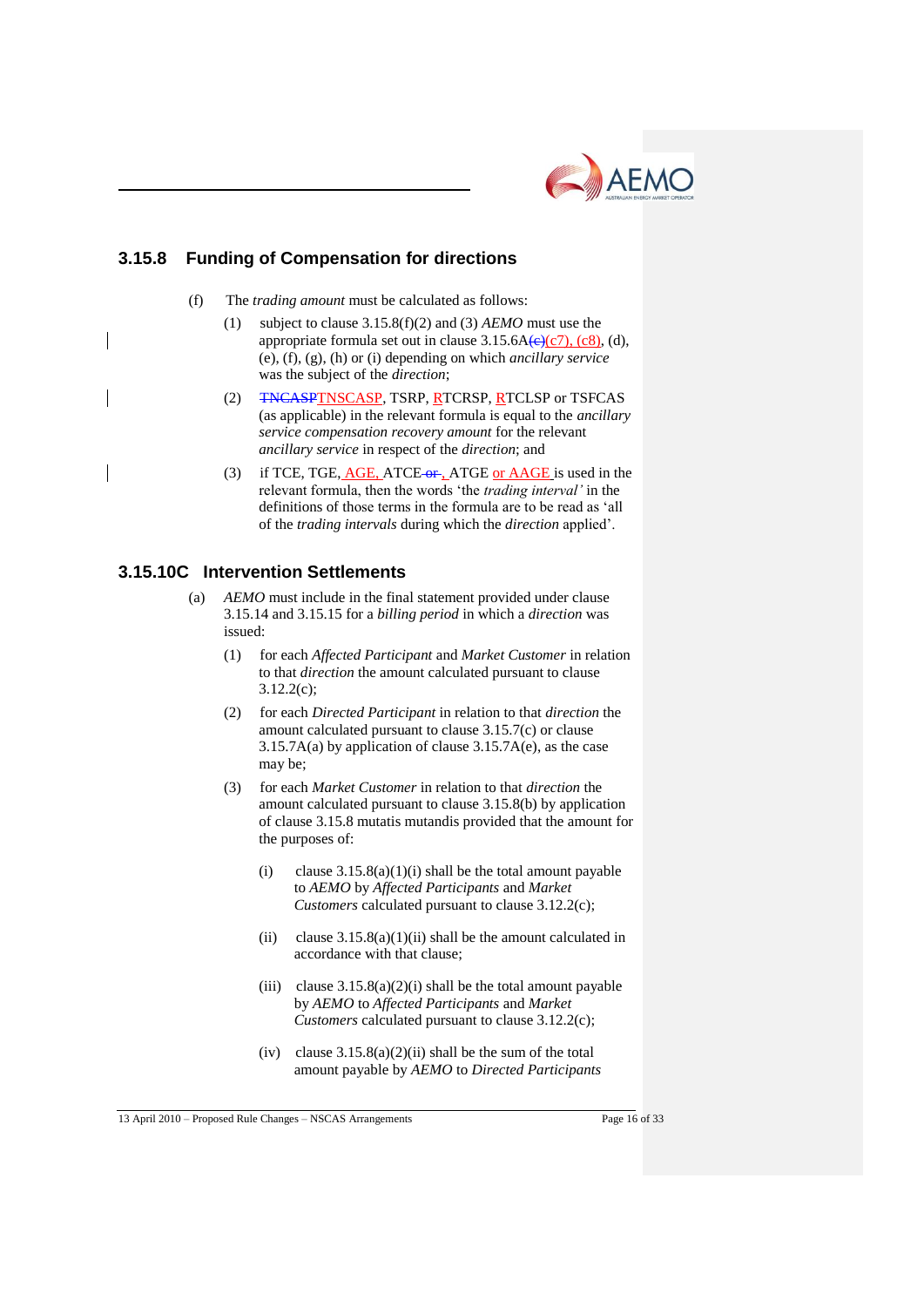

calculated pursuant to clause 3.15.7(c) and 3.15.7A(a) by application of 3.15.7A(e); and

- (v) clause  $3.15.8(a)(2)(iii)$  shall be zero; and
- (4) for each *Market Customer* and *Market Generator* in relation to that *direction* an amount calculated pursuant to clause 3.15.8(e) by application of clause 3.15.8 mutatis mutandis provided that for the purposes of clause 3.15.8(f)(2) TNCASPTNSCASP, TSRP, RTCRSP, RTCLSP and TSFCAS shall be the total compensation payable by *AEMO* for the relevant *ancillary service* calculated in accordance with clause 3.15.7(c) or clause 3.15.7A(a) by application of clause 3.15.7A(e), as the case may be.
- (b) *AEMO* must include in the first statement it provides under clauses 3.15.14 and 3.15.15 following a final determination of all total amounts payable or receivable by it pursuant to clause 3.12.2, clause 3.15.7(a) and clause 3.15.8, separate details of the amount:
	- (1) receivable by each *Directed Participant* pursuant to clause 3.15.7(a) less the amount, if any, paid to that *Directed Participant* pursuant to clause 3.15.10C(a)(2);
	- (2) receivable by each *Affected Participant* or *Market Customer* pursuant to clause 3.12.2:
		- (i) less the amount paid to that *Affected Participant* or *Market Customer*, in accordance with the statement issued to it pursuant to clause  $3.15.10C(a)(1)$ , if any; or
		- (ii) plus the amount paid by that *Affected Participant* or *Market Customer* in accordance with the statement issued to it pursuant to clause  $3.15.10C(a)(1)$ , if any;
	- (3) payable by each *Affected Participant* or *Market Customer* pursuant to 3.12.2:
		- (i) less the amount paid by that *Affected Participant* or *Market Customer*, in accordance with the statement issued to it pursuant to clause 3.15.10C(a)(1), if any; or
		- (ii) plus the amount paid to that *Affected Participant* or *Market Customer* in accordance with the statement issued to it pursuant to clause  $3.15.10C(a)(1)$ , if any;
	- (4) receivable by each *Market Customer* pursuant to clause 3.15.8(b):
		- (i) less the amount paid to that *Market Customer* in accordance with the statement issued to it pursuant to clause  $3.15.10C(a)(3)$ , if any; or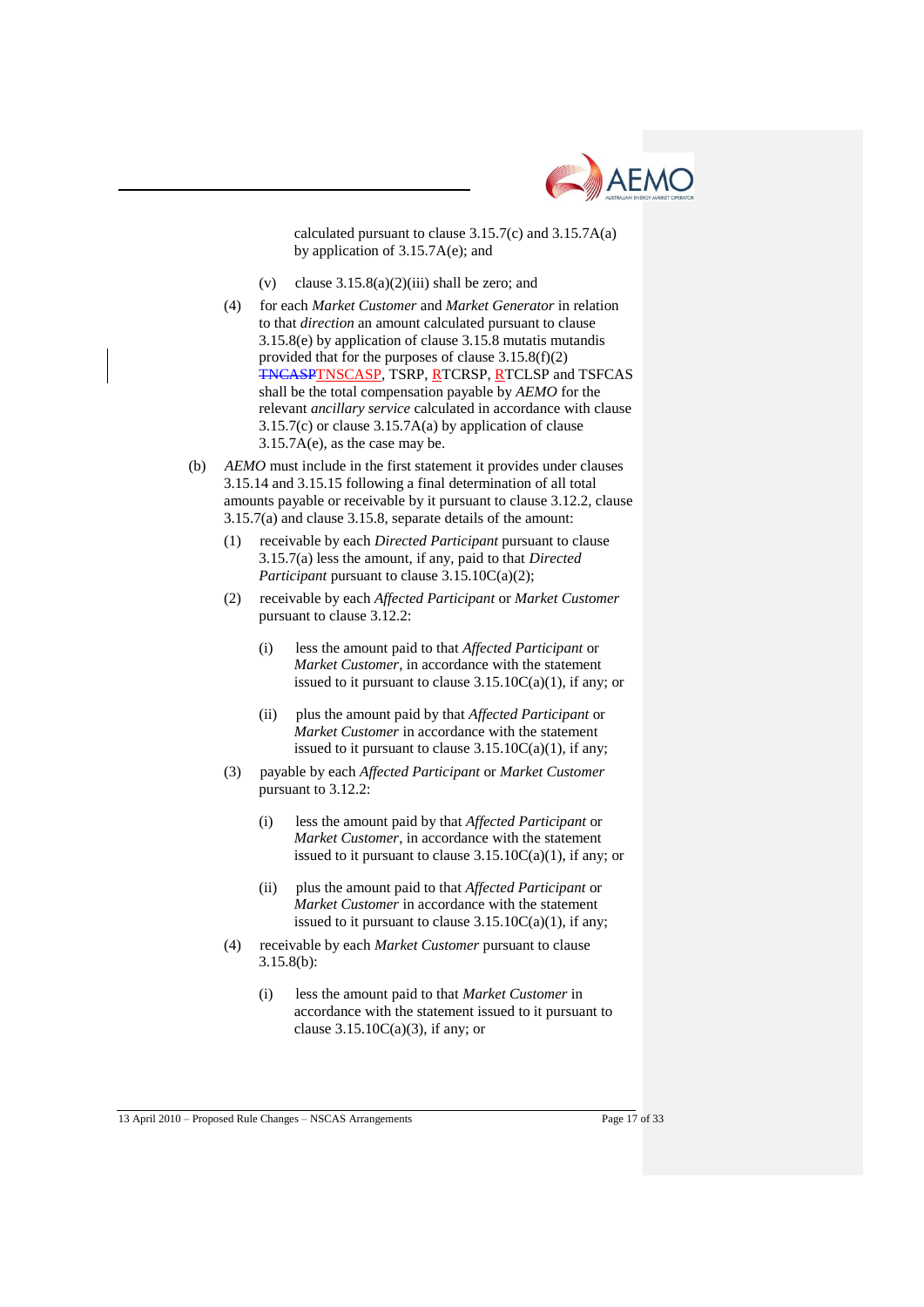

- (ii) plus the amount paid by that *Market Customer* in accordance with the statement issued to it pursuant to clause  $3.15.10C(a)(3)$ , if any;
- (5) payable by each *Market Customer* pursuant to clause 3.15.8(b):
	- (i) less the amount paid by that *Market Customer* in accordance with the statement issued to it pursuant to clause  $3.15.10C(a)(3)$ , if any; or
	- (ii) plus the amount paid to that *Market Customer* in accordance with the statement issued to it pursuant to clause  $3.15.10C(a)(3)$ , if any;
- (6) if an *Affected Participant* or *Market Customer* is not entitled to any compensation pursuant to clause 3.12.2, the amount:
	- (i) receivable by that person equal to the amount paid by that person pursuant to clause  $3.15.10C(a)$ ; or
	- (ii) payable by that person equal to the amount paid to that person pursuant to clause 3.15.10C(a);
- (7) payable by each *Market Customer* and *Market Generator* equal to:
	- (i) the amount payable by the *Market Customer* or *Market Generator*, as the case may be, pursuant to clause 3.15.8(e) by application of clause 3.15.8 mutatis mutandis provided that for the purposes of clause 3.15.8(f)(2) TNCASPTNSCASP, TSRP, RTCRSP, RTCLSP and TSFCAS shall be the total compensation payable by *AEMO* for the relevant *ancillary service* calculated in accordance with clause 3.15.7A(a); less
	- (ii) the amount paid by the *Market Customer* or *Market Generator*, as the case may be, in accordance with the statement issued to it pursuant to clause 3.15.10C(a)(4); and
- (8) payable by *Registered Participants* pursuant to clause  $3.15.8(g)$ .
- (c) If on application by the *AER* a court determines, in relation to a *direction*, that a *Directed Participant* has breached clause 4.8.9(c2) then:
	- (1) the *Directed Participant* shall not be entitled to, and must repay, any compensation plus interest pursuant to clauses 3.15.7, 3.15.7A and 3.15.7B, in relation to that *direction*; and
	- (2) the *AER* must forward to *AEMO* a written notice of the court's determination.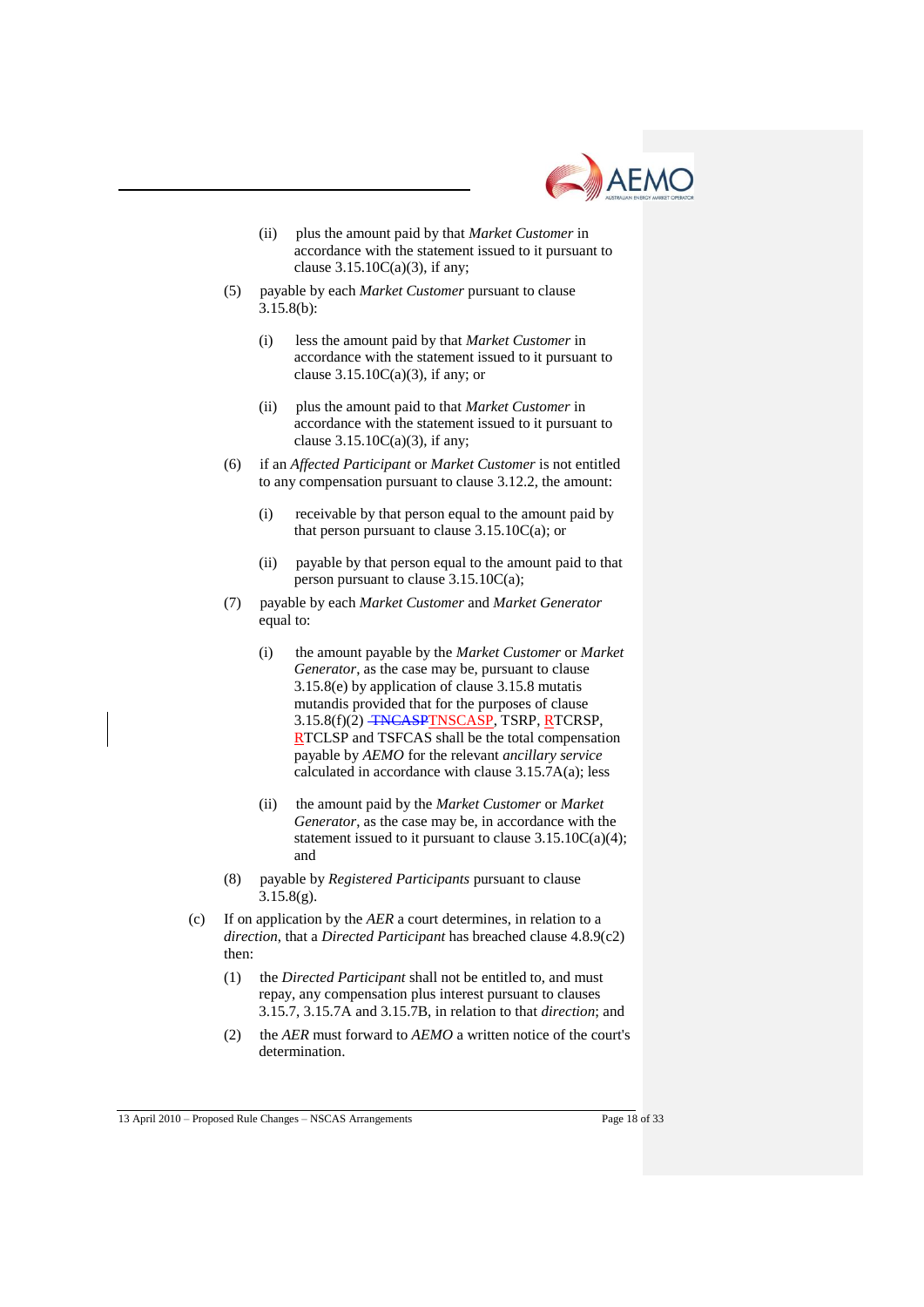

- (3) *AEMO* must include in the first relevant statement it provides under clauses 3.15.14 and 3.15.15 following receipt of the notice from the *AER* issued pursuant to clause  $3.15.10C(c)(2)$ separate details of:
	- (i) an amount payable to *AEMO* by the *Directed Participant* equal to the total compensation received by that *Directed Participant* in accordance with clauses 3.15.7, 3.15.7A and 3.15.7B plus interest on that total compensation computed at the average *bank bill* rate for the period from the date of payment of such amount to the *Directed Participant* until the date of that first statement;
	- (ii) an amount payable by *AEMO* to each relevant *Market Customer* calculated by applying clause 3.15.8(b) mutatis mutandis except that:
		- (A) MCP shall equal the amount receivable by the *Market Customer*; and
		- (B) CRA shall equal that part of the amount, including interest, calculated pursuant to clause  $3.15.10C(c)(3)(i)$  attributable to the provision of *energy* by the *Directed Participant*; and
	- (iii) an amount payable by *AEMO* to each relevant *Market Customer* and *Market Generator* calculated by applying clause 3.15.8(f)(2) mutatis mutandis except that:
		- (A) all *trading amounts* determined by this clause  $3.15.10C(c)(3)(iii)$  shall be positive; and
		- (B) TNCASPTNSCASP, TSRP, RTCRSP, RTCLSP, and TSFCAS shall all be an amount equal to that part of the amount, including interest, calculated pursuant to clause  $3.15.10C(c)(3)(i)$  attributable to the provision of the relevant *ancillary service.*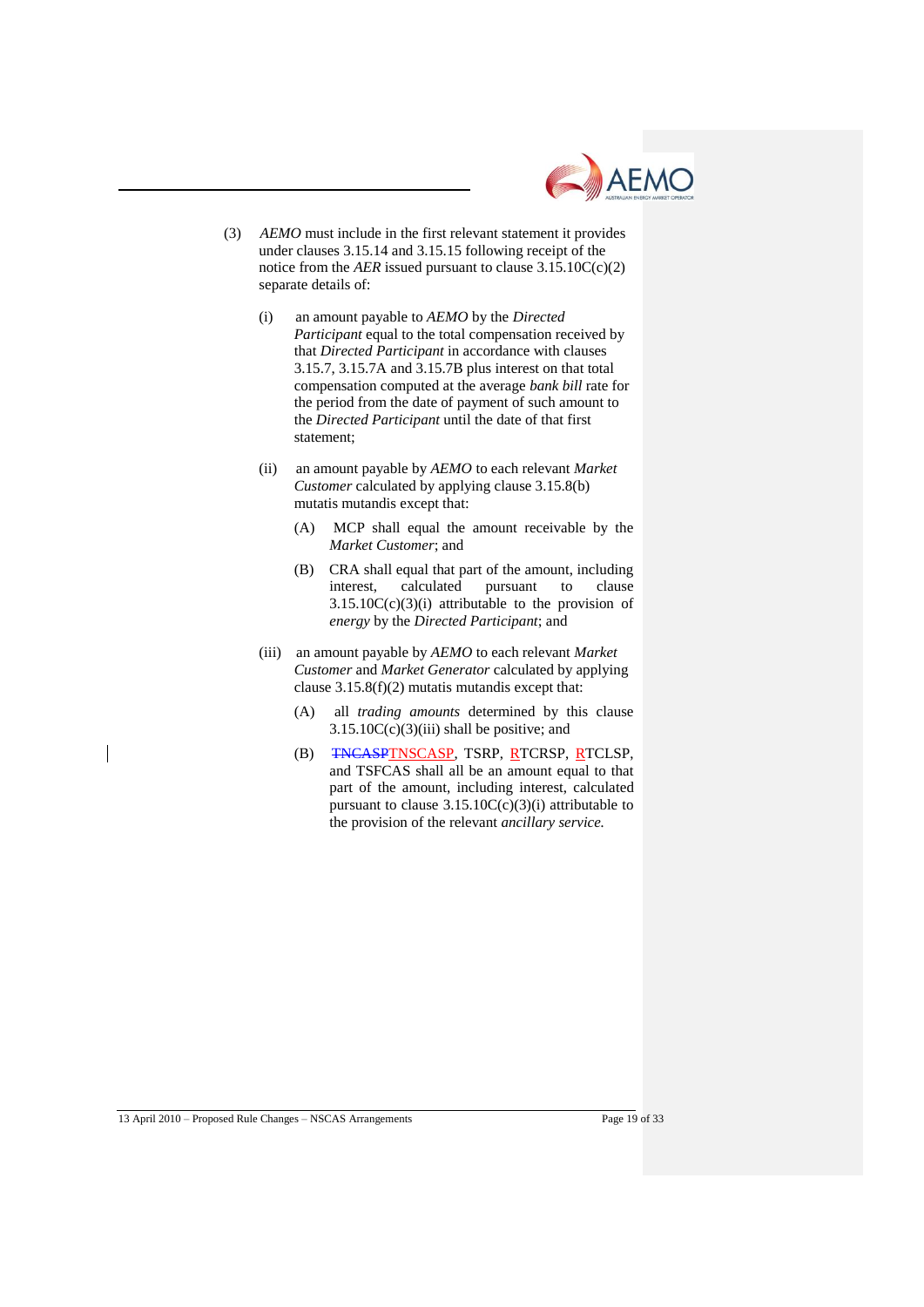

## **4. Power System Security**

## **4.3.4 Network Service Providers**

- (d) Each *Network Service Provider* must advise *AEMO* of any *ancillary services* or similar services provided under any *connection agreement* or *network support agreement* to which it is a party-, and in respect of *network support and control ancillary services* provided under any *network support agreement* must provide to *AEMO* and update as the need arises, details of the following:
	- (i) a description of the *network support and control ancillary service,* including:
		- (A) the nature of the *network support and control ancillary service*;
		- (B) the purpose for which the *network support and control ancillary service* has been acquired;
		- (C) the *connection points* at which the *network support and control ancillary service* is to be provided;
		- (D) the quantity of the *network support and control ancillary service* that can be provided, described in a manner relevant to the stated purpose;
		- (E) the period of any notice that has to be given to the provider of the *network support and control ancillary service* for it to be enabled;
		- (F) the response time to any instruction for use once the *network support and control ancillary service* has been enabled; and
		- (G) the communication protocols related to the enabling and usage of the *network support and control ancillary service* and the notification of changes to its availability;
	- (ii) the availability of the *network support and control ancillary service*, including:
		- (A) the period over which the *network support and control ancillary service* will be available;
		- (B) any possible restrictions on the availability of the *network support and control ancillary service*; and
		- (C) whether the *network support and control ancillary service* is available for the use of parties other than the *Network Service Provider*;
	- (iii) advice on any changes to the formulation of *network* limits to reflect the enabling or usage of the *network support and control ancillary service*; and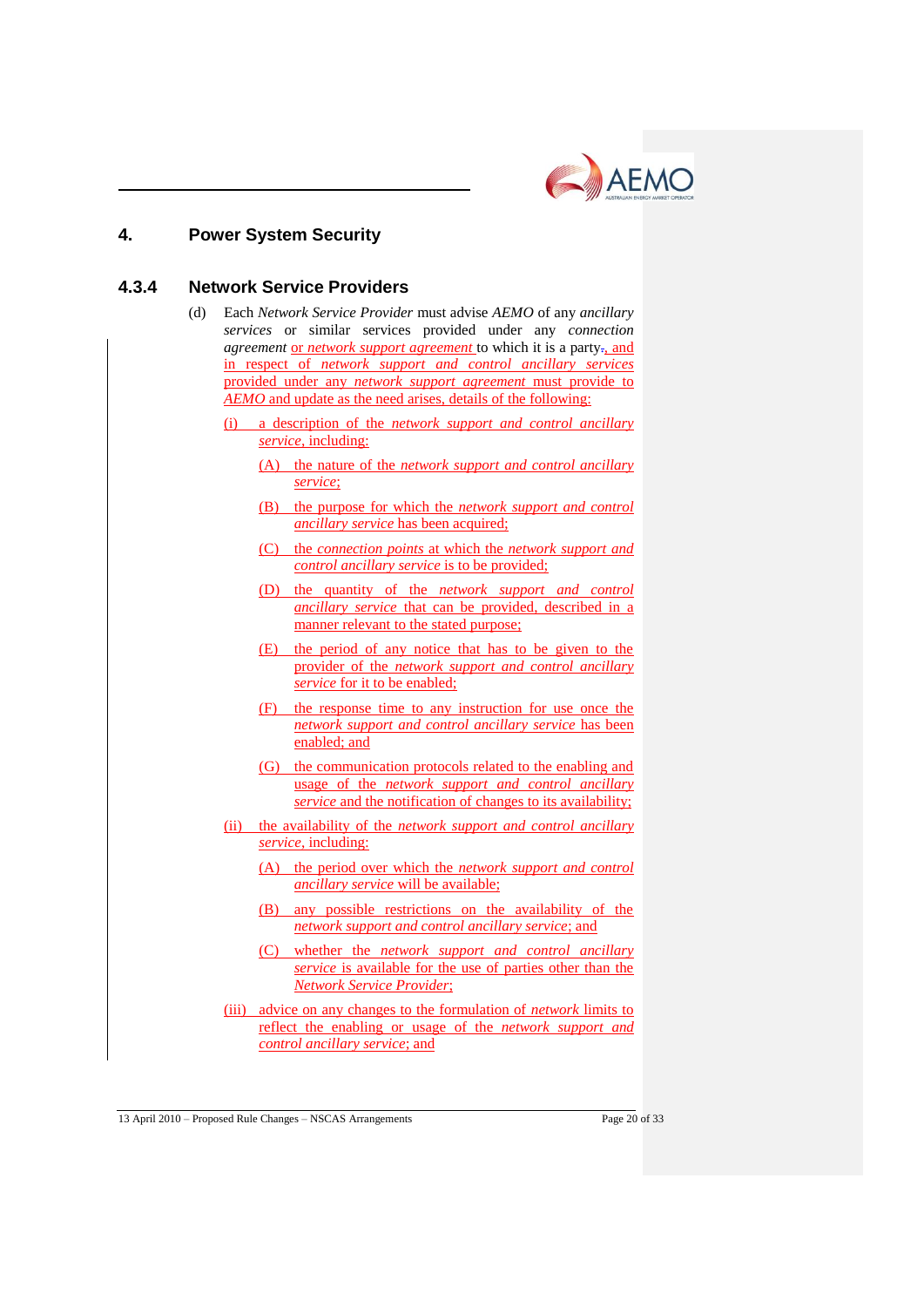

(iv) if relevant, when and how the *network support and control ancillary service* is to be *dispatched* by *AEMO*.

(d1) A *Network Service Provider* who enters into a *network support agreement* must negotiate in good faith with *AEMO* on the form of instructions it will provide to *AEMO* under paragraph (d)(iv) to *dispatch* the *network support and control ancillary service* to ensure those instructions are both comprehensive and practicable for *AEMO* to implement in *central dispatch* if required.

### **4.5.1 Power system voltage control**

- (f) AEMO must use its-reasonable endeavours to arrange the provision of *reactive power facilities* and *power system voltage* stabilising *facilities* through:
	- (1) contractual arrangements for *ancillary services agreements*  with appropriate *Registered Participants* in accordance with rule 3.11;
	- (2) negotiation and agreement with appropriate *Network Service Providers* on the use of their *networks* and the provision of *ancillary services* under *network support agreements*; or
	- (3) obligations on the part of *Registered Participants* under their *connection agreements* in accordance with clause 3.11.4(b)(1).

## **4.9.2 Instructions to Scheduled Generators and Semi-Scheduled Generators**

(c) Unless otherwise provided under an *ancillary services agreement,* a *network support agreement* or a *connection agreement, AEMO* must not give an instruction under paragraph (b) that requires a *generating unit* or *generating system* to supply or absorb *reactive power* at a level outside the *plant's* relevant *performance standard*.

## **4.9.3A Ancillary services instructions**

- (b) *AEMO* may at any time give an instruction (a "*dispatch instruction*") to an *Registered Participant NMAS provider* with which whom *AEMO* has an *ancillary services agreement* in relation to the provision of *non-market ancillary services* under that *ancillary services agreement* or which *AEMO* is otherwise entitled to give under that *ancillary services agreement*.
- (d) An *Registered Participant NMAS provider* with which whom *AEMO* has an *ancillary services agreement* must ensure that appropriate personnel or electronic facilities are available in accordance with that agreement at all times to receive and immediately act upon *dispatch instructions* issued to the *Registered Participant*that *NMAS provider* by *AEMO*.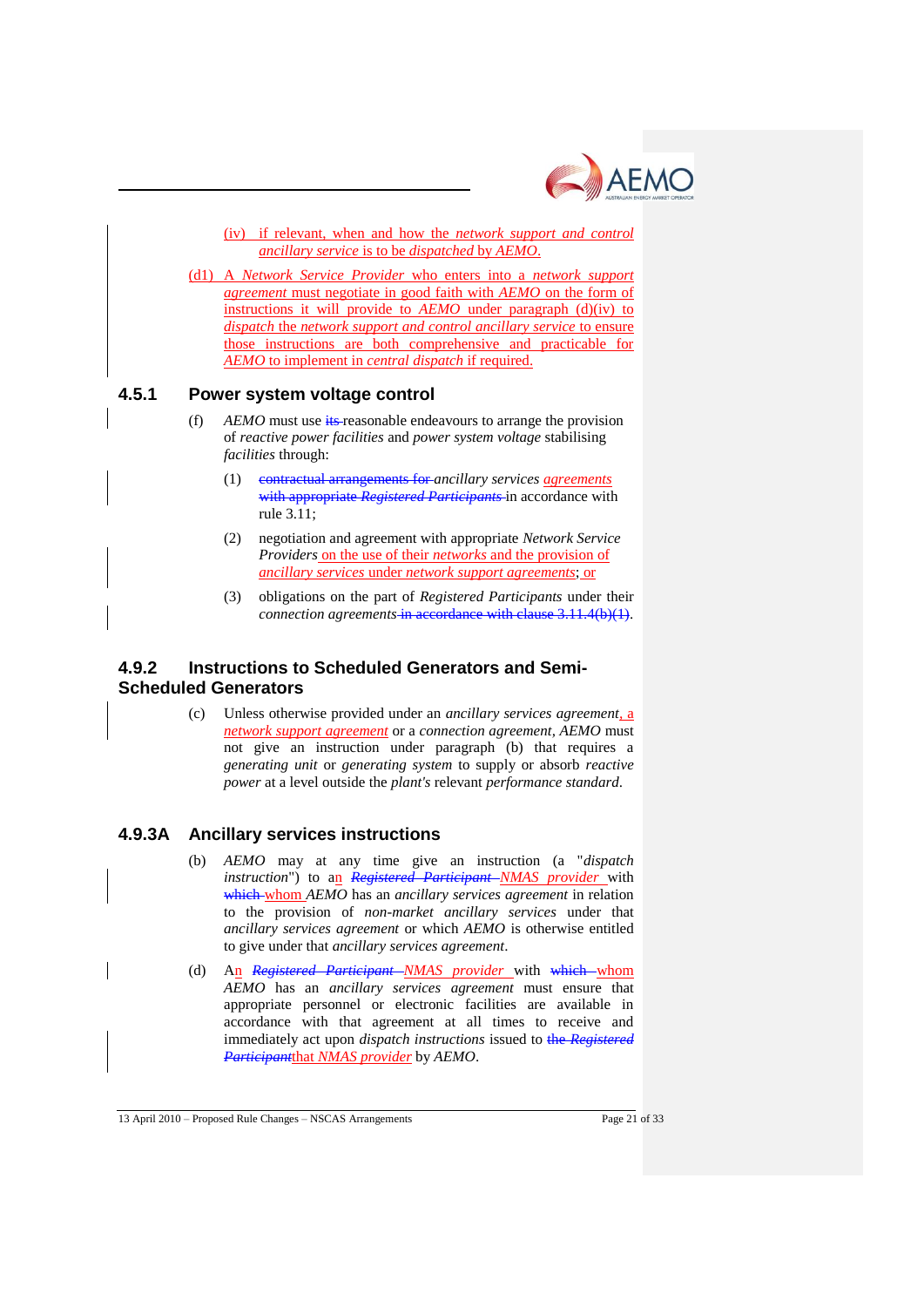

# **4.10.2 Transmission network operations**

(c) *Registered Participants* Persons must operate their equipment interfacing with a *transmission network* in accordance with the requirements of Chapter 5, any applicable *connection agreement*, *ancillary services agreement, network support agreement,* and the associated *power system operating procedures*.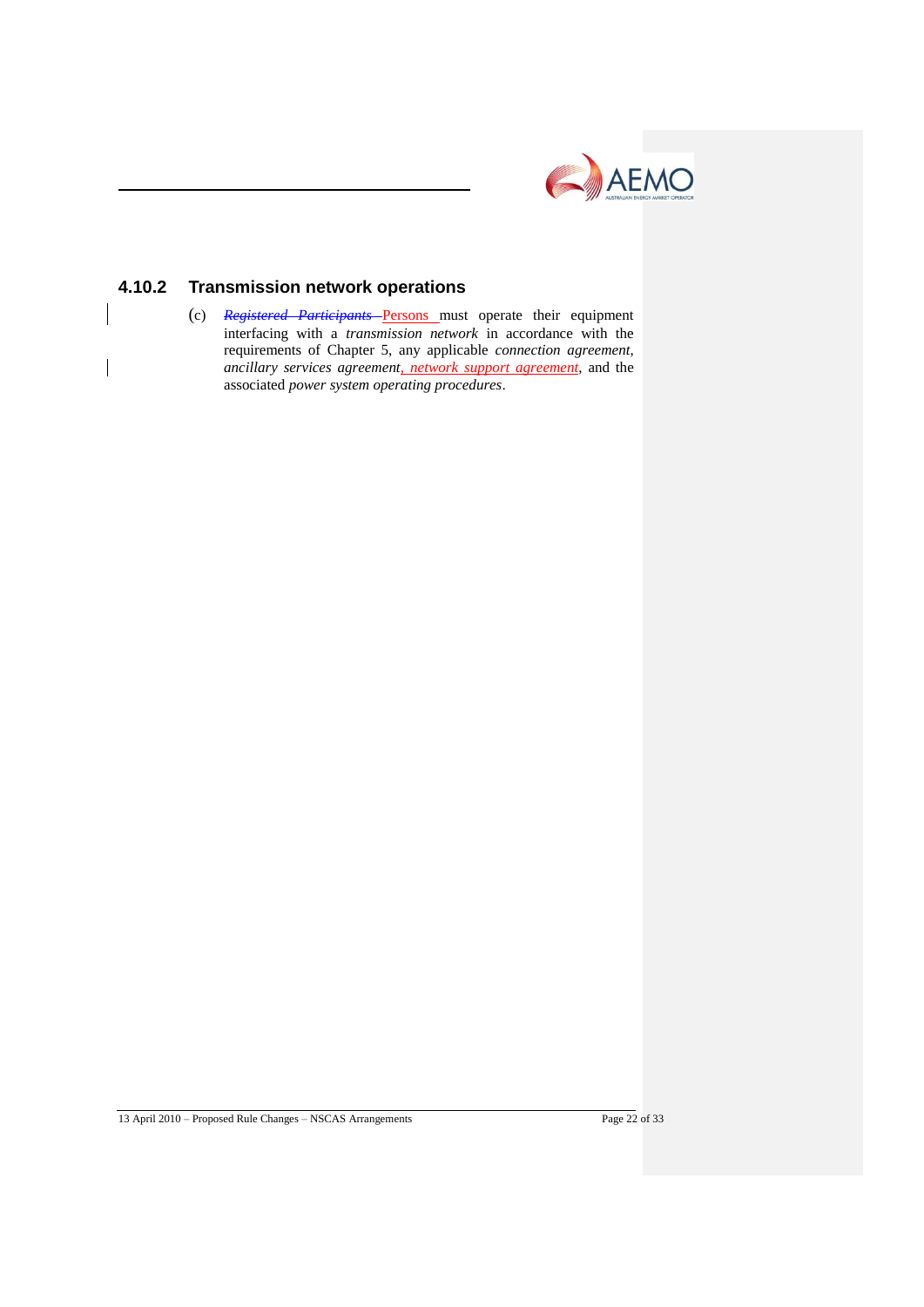

## **5. Network Connection**

## **5.2.1 Obligations of Registered Participants**

- (b) All *Registered Participants* must ensure that the *connection agreements* to which they are a party require the provision and maintenance of all required *facilities* consistent with *good electricity industry practice* and must operate their equipment in a manner:
	- (1) to assist in preventing or controlling instability within the *power system*;
	- (2) comply with the minimum standards *published* pursuant to clause 3.11.4(c);

(2) to comply with their *performance standards*;

- (3) to assist in the maintenance of, or restoration to, a *satisfactory operating state* of the *power system*; and
- (4) to prevent uncontrolled separation of the *power system* into isolated *regions* or partly combined *regions, intra-regional transmission* break-up, or *cascading outages*, following any *power system* incident.

### **5.3.6 Offer to connect**

(c1) An offer to *connect* and the resulting *connection agreement* must be consistent with any minimum standards set by *AEMO* under clause 3.11.4(b)(1).**[Deleted]**

## **5.3.8 Provision and use of information**

- (b) The data and information to be provided under this rule 5.3 may be shared between a *Network Service Provider* and *AEMO* for the purpose of enabling:
	- (1) the *Network Service Provider* to advise *AEMO* of *ancillary services* or similar services described in clause 3.11.3(j); and

## **5.4.2 Advice of inconsistencies**

- (a) At any stage prior to commissioning the *facility* in respect of a *connection* if there is an inconsistency between the proposed equipment and the *connection agreement* including the *performance standards*, the *Registered Participant* or the person intending to be registered as a *Generator* must:
	- (1) advise the relevant *Network Service Provider* and, if the inconsistency relates to *performance standards*, *AEMO*, in writing of the inconsistency; and
	- (2) if necessary, negotiate in good faith with the *Network Service Provider* any necessary changes to the *connection agreement*.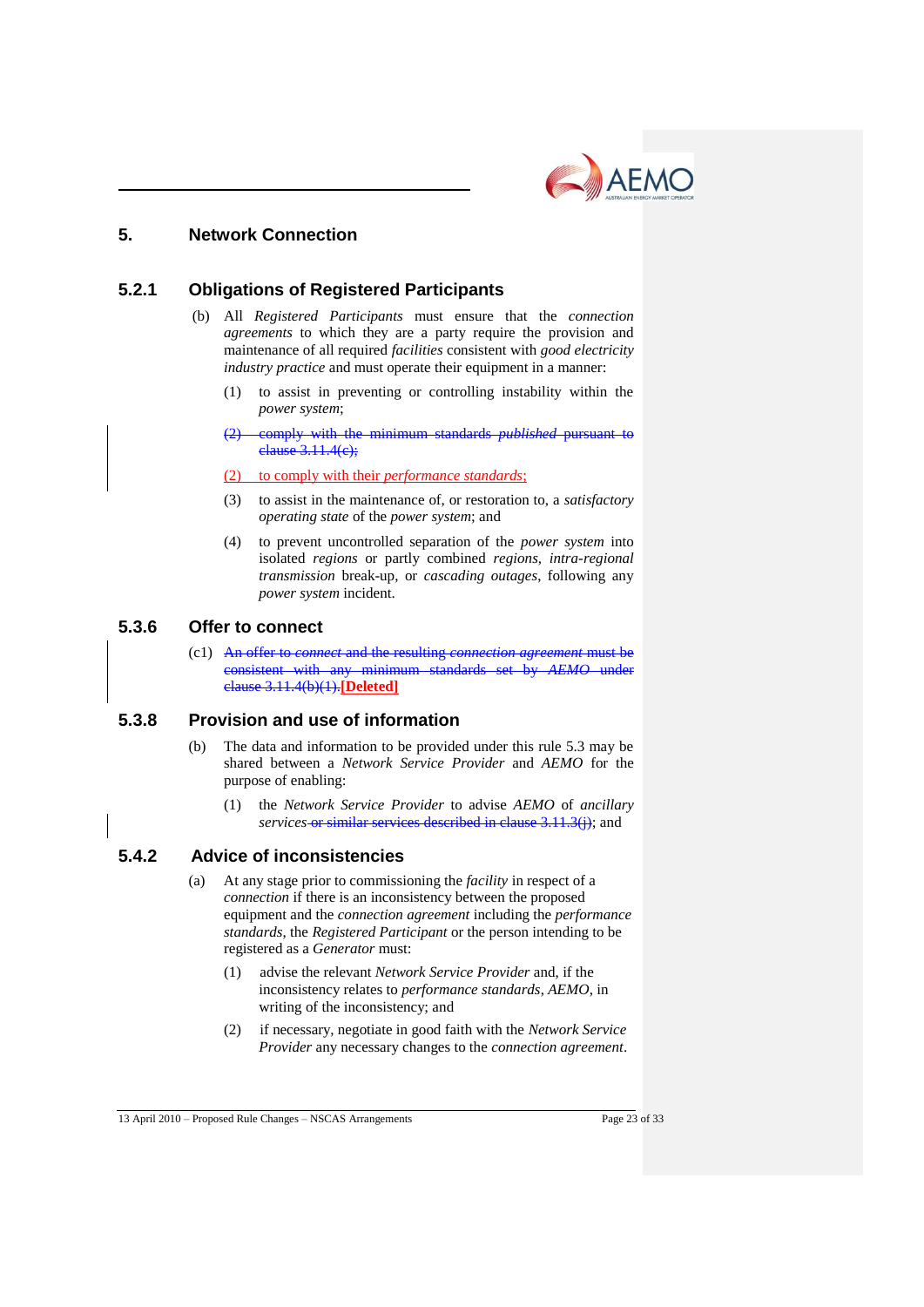

- (b) If an inconsistency in a *connection agreement* including a *performance standard* is identified under paragraph (a), the *Registered Participant* or the person intending to be registered as a *Generator* and the *Network Service Provider* must not commission the *facility* in respect of a *connection* unless the *facility* or the *connection agreement* or *performance standard* has been varied to remove the inconsistency.
- (c) Nothing in this clause 5.4.2 affects the operation of clause 5.3.6(c1).**[Deleted]**

## **5.6A.2 Publication of NTNDP**

- (a) By no later than 31 December each year, *AEMO* must *publish* the *NTNDP* for the following year.
- (b) In preparing the *NTNDP* that is to be *published* under paragraph (a), *AEMO* must:
	- (1) take into account the submissions made in response to the invitation referred to in clause 5.6A.1(b); and
	- (2) consider the following matters:
		- (i) the quantity of electricity that flowed, the periods in which the electricity flowed, and *constraints* on the *national transmission flow paths* over the previous year;
		- (ii) the forecast quantity of electricity that is expected to flow, the periods in which the electricity is expected to flow, and the magnitude and significance of future *network losses* and *constraints*, on the current and potential *national transmission flow paths* over the year in which the *NTNDP* is to apply or some other period to which a scenario that is used for the purposes of the *NTNDP* applies;
		- (iii) the projected capabilities of the *national transmission grid*, and the *network support and control ancillary services* required to support the existing and future capabilities of the *national transmission grid*, under each of the scenarios that is being used for the purposes of the *NTNDP*;
		- (iv) relevant intra-jurisdictional developments and any incremental works that may be needed to co-ordinate *national transmission flow path* planning with intrajurisdictional planning;
		- (v) such other matters as *AEMO*, in consultation with the *participating jurisdictions*, considers appropriate; and
	- (3) have regard to the following documents: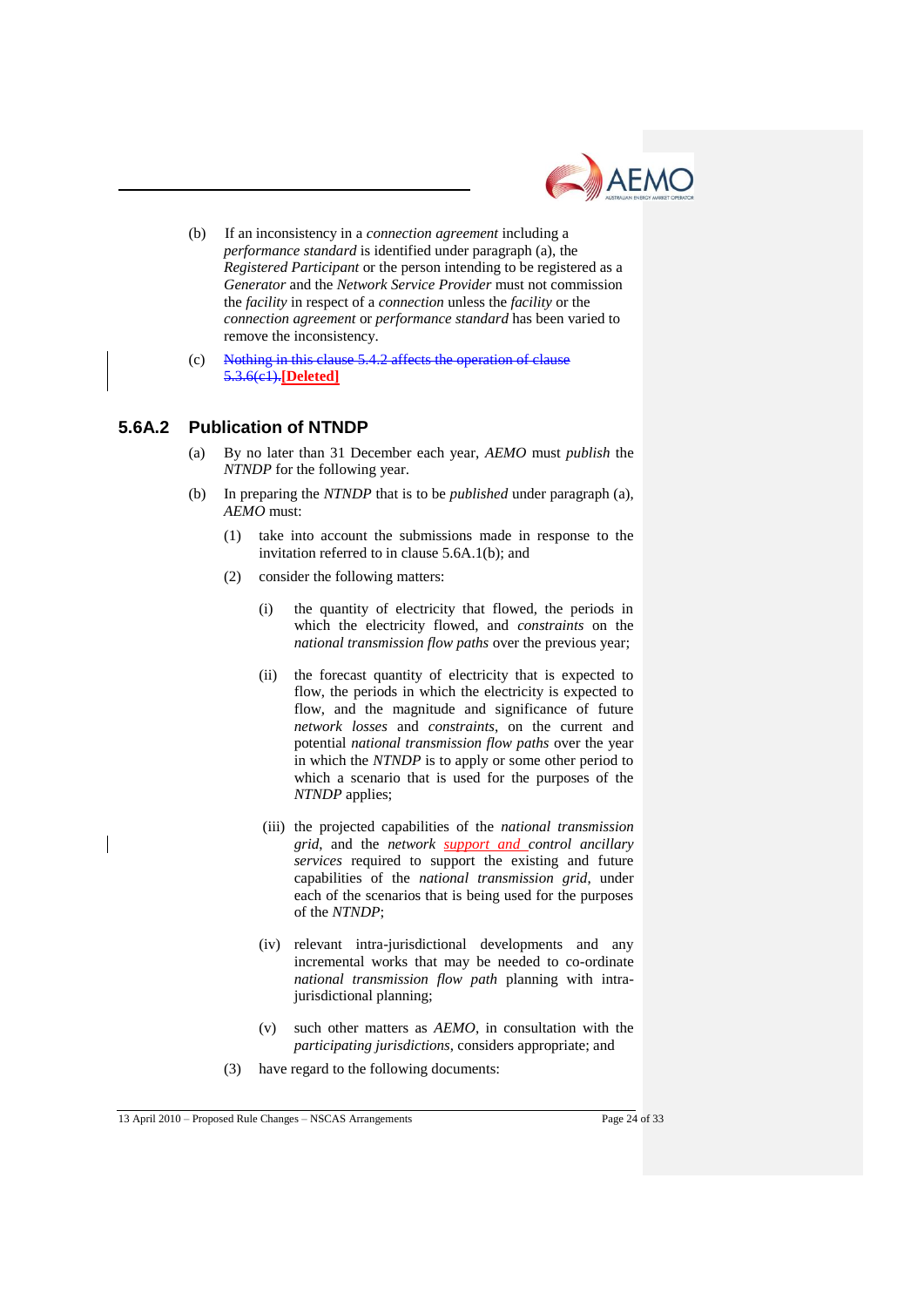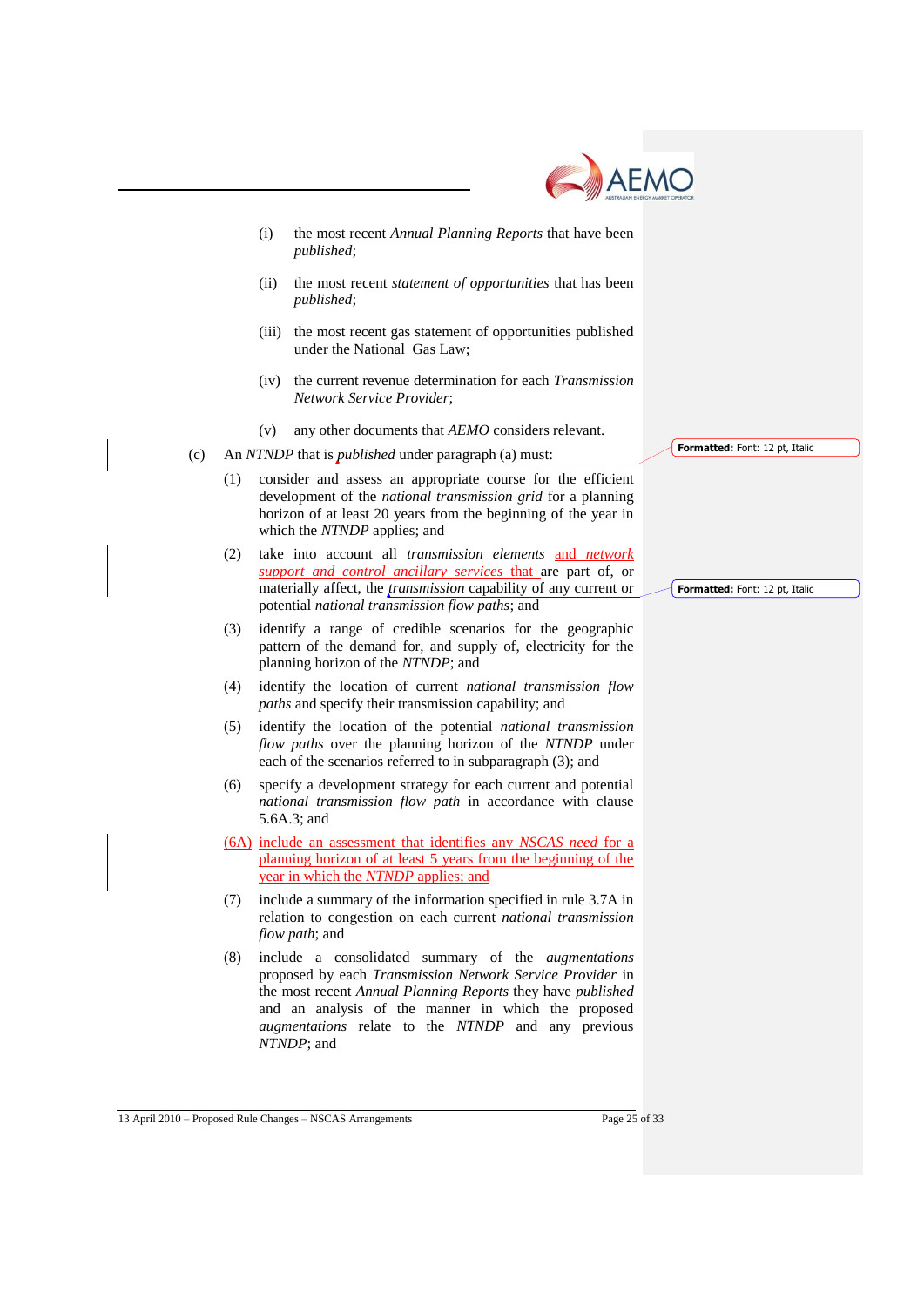

(9) summarise the material issues arising from the submissions received in response to the invitation referred to in clause 5.6A.1(b), explain how those issues have been addressed in the *NTNDP* and give reasons for not addressing any of those issues in the *NTNDP*.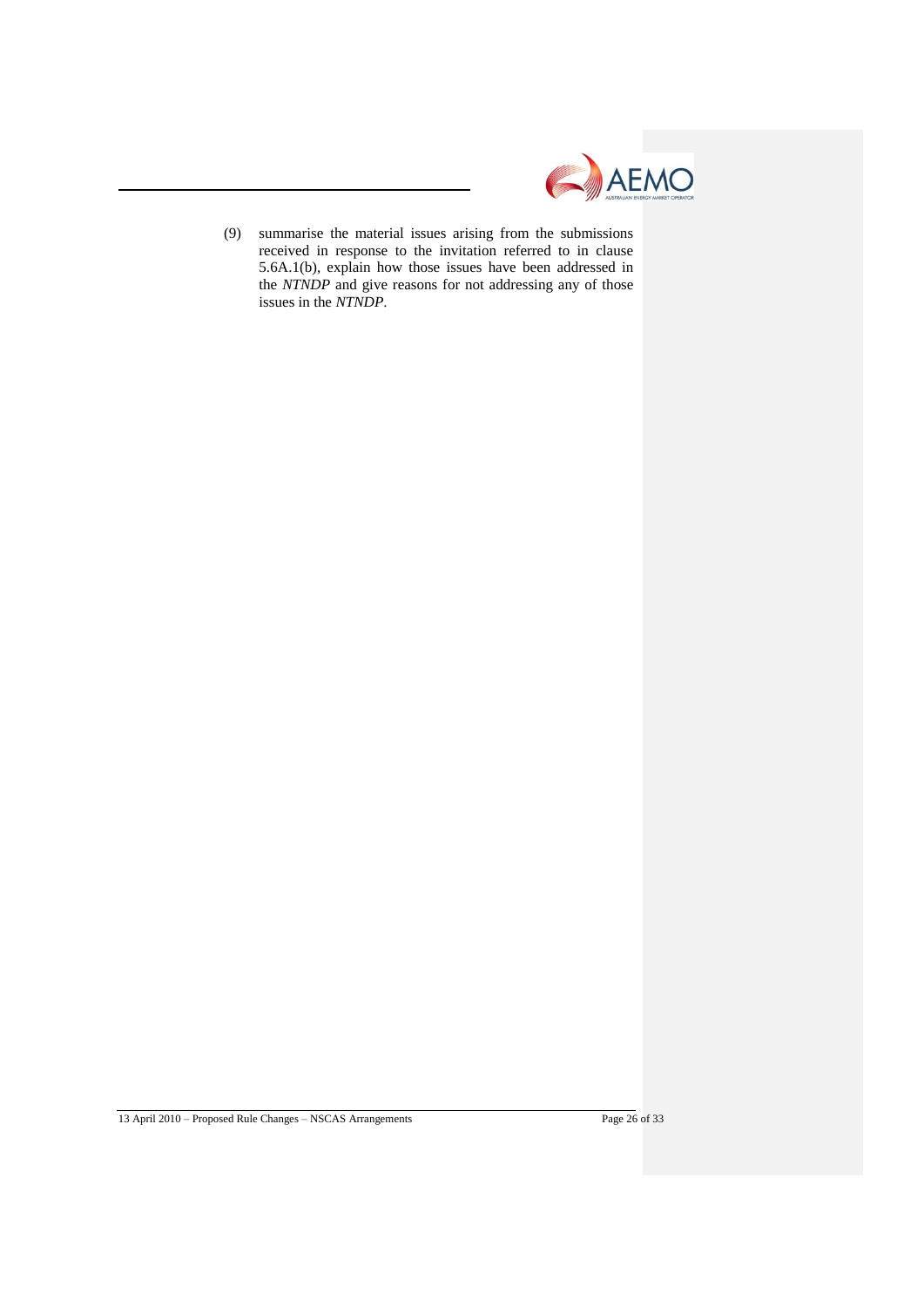

# **8. Administrative Functions**

## **8.2.1 Application and guiding principles**

- (a1) For the purposes of this rule 8.2 only, "*Registered Participant*" is deemed to include not just Registered Participants but also *AEMO,* and *Connection Applicants* and *NMAS providers* who are not otherwise *Registered Participants*, except that this will not be the case where the term "*Registered Participant*":
	- (1) is used in clauses 8.2.2(b)(4), 8.2.2(d), 8.2.3(a), 8.2.3(b)(5) and 8.2.5(e):
	- (2) first occurs in clauses 8.2.3(b), (b)(3), (b)(4) or (c); or
	- (3) last occurs in clauses  $8.2.4(a)$  or  $8.2.9(c)$ .

13 April 2010 – Proposed Rule Changes – NSCAS Arrangements Page 27 of 33

**Formatted:** Font: Italic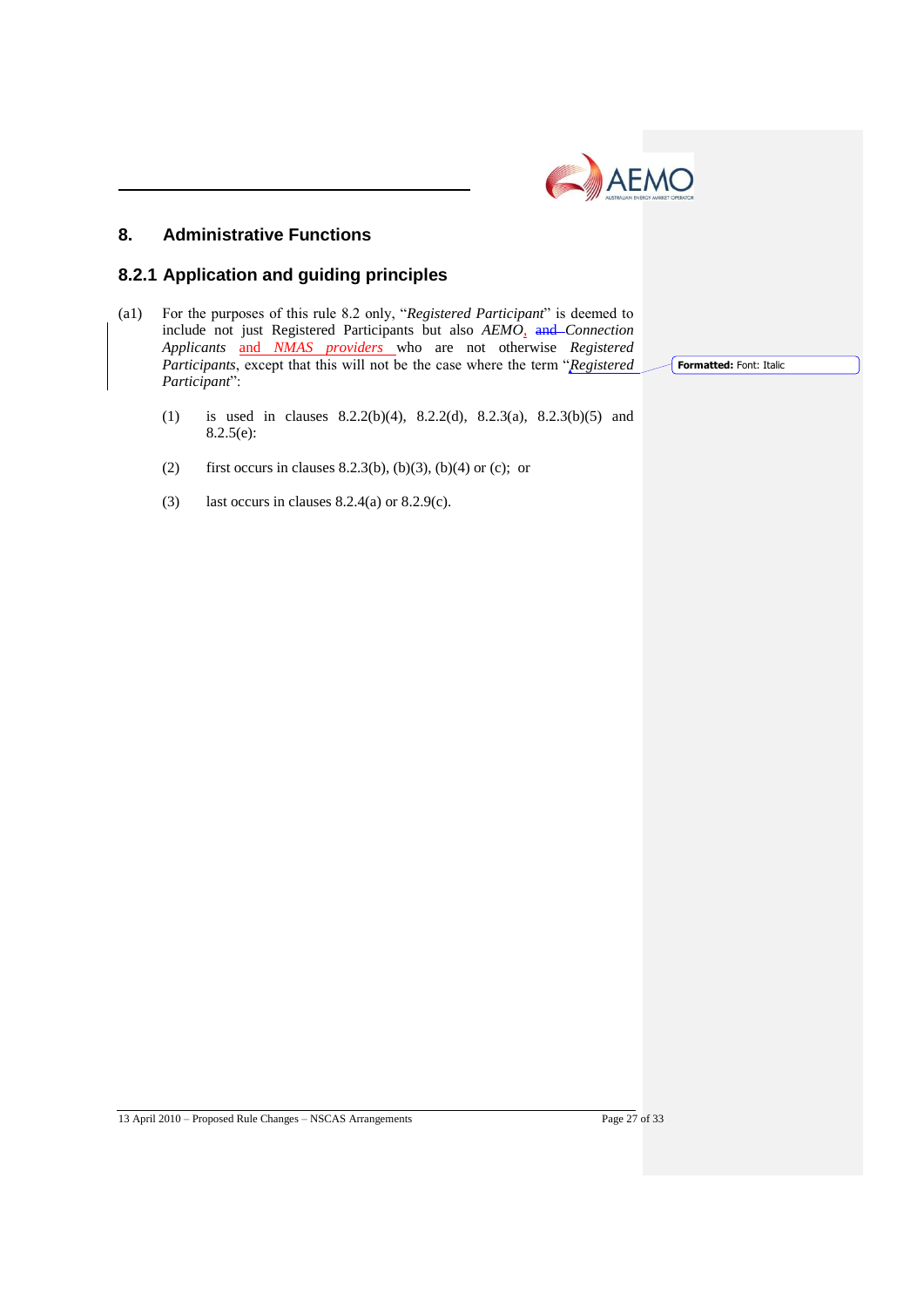# **10. Glossary Terms**

#### **ancillary services agreement**

An agreement under which an *Registered Participant NMAS provider* agrees to provide one or more *non-market ancillary services* to *AEMO.*

#### **dispatch**

The act of initiating or enabling all or part of the response specified in a *dispatch bid*, *dispatch offer* or *market ancillary service offer* in respect of a *scheduled generating unit, semi-scheduled generating unit,* a *scheduled load,* a *scheduled network service*, an *ancillary service generating unit* or an *ancillary service load* in accordance with rule 3.8, or a *direction* or operation of capacity the subject of a *reserve contract* or an instruction under an *ancillary services agreement* as appropriate.

#### **dispatch instruction**

An instruction given to a *Registered Participant* under clauses 4.9.2, 4.9.2A, 4.9.3 or , 4.9.3A, or to an *NMAS provider* under clause 4.9.3A.

#### *minimum technical ancillary service standards*

The minimum technical service standards prepared by AEMO in accordance with clause 3.11.4.

## **NCAS**

**A** *network control ancillary service***.**

#### **network control ancillary service**

A service identified in clause 3.11.4(a) which provides *AEMO* with a capability to control the real or *reactive power flow* into or out of *transmission network* in order to:

(a) maintain the *transmission network* within its current, *voltage*, or stability limits following a *credible contingency event*; or

(b) enhance the value of *spot market* trading in conjunction with the *central dispatch* process.

#### **network support and control ancillary service or NSCAS**

A service with the capability to control the *active power* or *reactive power flow* into or out of a *transmission network* in order to:

(a) assist in maintaining that *transmission network* in a *secure operating state*; and

AEMO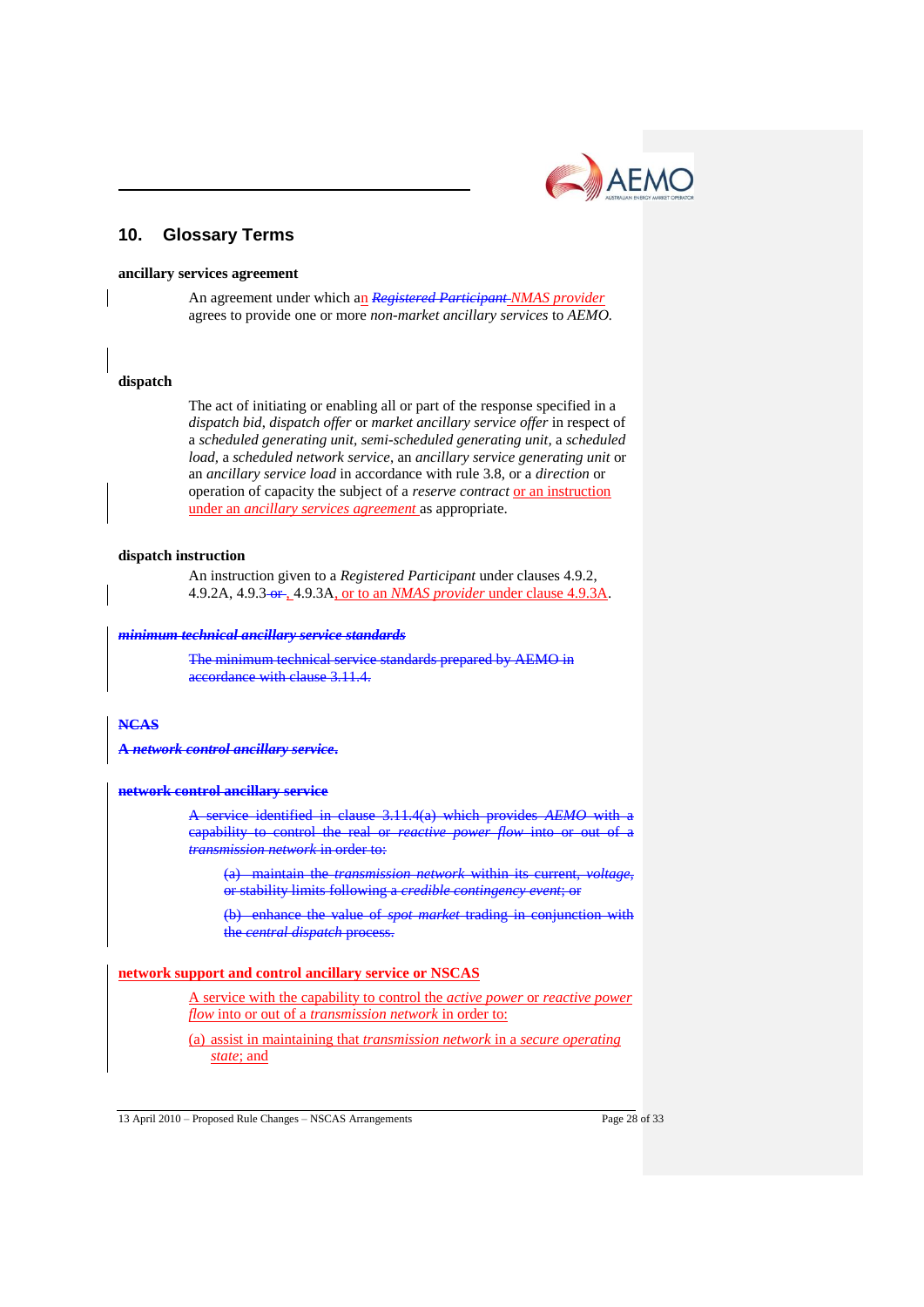

#### (b) maintain or increase its *power transfer capability*.

#### **network support agreement**

An agreement under which a person agrees to provide one or more *network support and control ancillary services* to between a *Network Service Provider,* and a *Market Participant* or any other person providing including *network* support services to improve *network capability* by providing a non-*network* alternative to a *network augmentation*.

#### **NMAS**

A *non-market ancillary service*.

#### **NMAS provider**

A person who agrees to provide one or more *non-market ancillary services* to *AEMO* under an *ancillary services agreement*.

### **NMAS tender guidelines**

As defined in clause 3.11.5(a).

#### **non-market ancillary service or NMAS**

*Network support and control ancillary services* and *system restart ancillary services*.

#### **NSCAS description**

As defined in clause 3.11.4(a).

### **NSCAS need**

As defined in clause 3.11.4(b).

#### **NSCAS quantity procedure**

As defined in clause 3.11.4(b).

#### **planned network event**

An event which has been planned by a *Transmission Network Service Provider*, *AEMO* or a *Market Participant* that is likely to materially affect *network constraints* in relation to a *transmission system*, including but not limited to:

- (a) a *network outage*;
- (b) the *connection* or *disconnection* of *generating units* or *load*;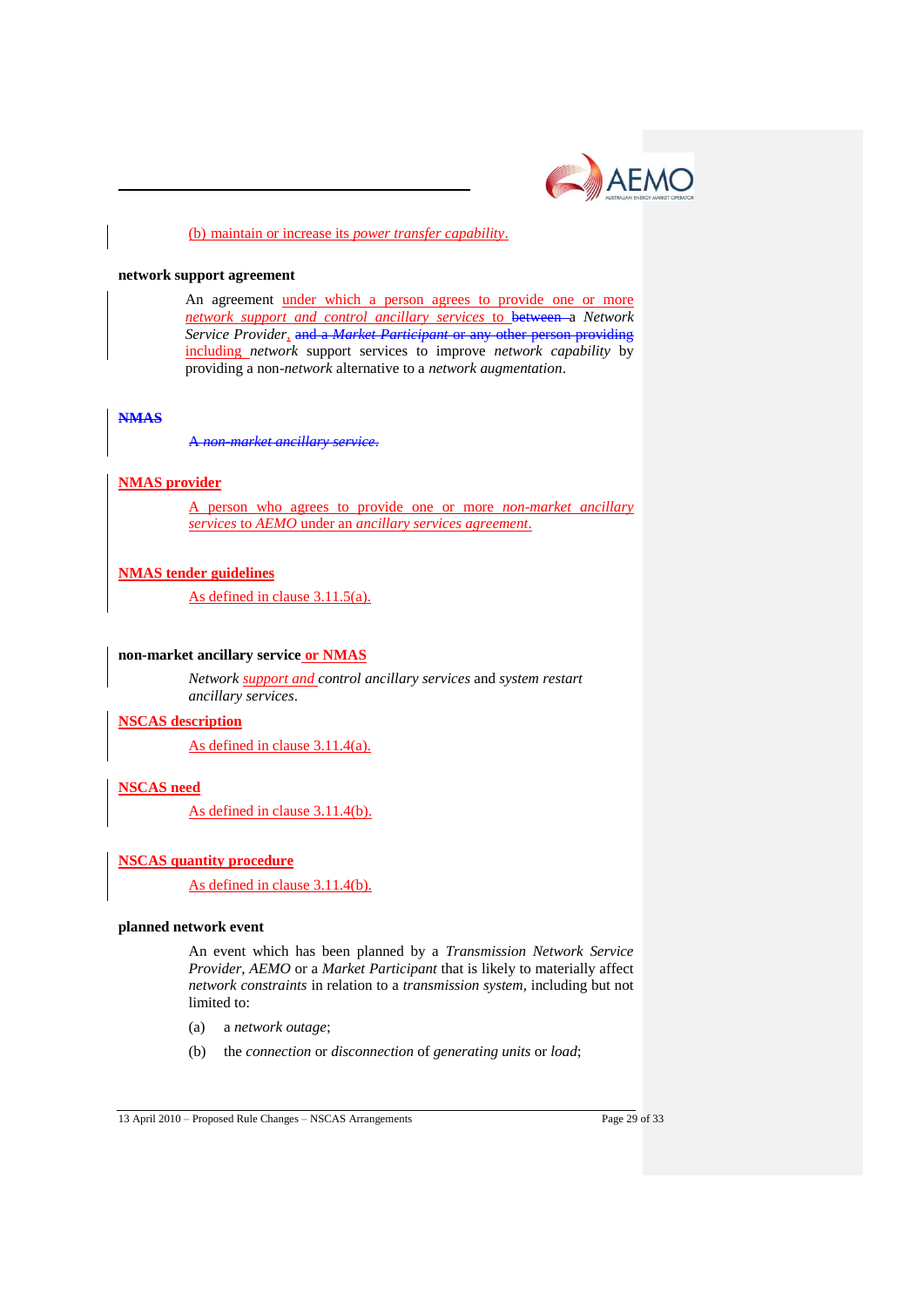

- (c) the commissioning or decommissioning of a *network* asset or the provision of new or modified *network support and control ancillary services*; and
- (d) the provision of *network support and control ancillary services*  services under a *network support agreement*.

#### **prescribed transmission service**

Any of the following services:

- (a) a *shared transmission service* that:
	- (1) does not exceed such *network* performance requirements (whether as to quality or quantity) as that *shared transmission service* is required to meet under any *jurisdictional electricity legislation*;
	- (2) except to the extent that the *network* performance requirements which that *shared transmission service* is required to meet are prescribed under any *jurisdictional electricity legislation*, does not exceed such *network* performance requirements (whether as to quality or quantity) as are set out in schedule 5.1a or 5.1; or
	- (3) is an *above-standard system shared transmission service;*
- (b) services that are required to be provided by a *Transmission Network Service Provider* under the *Rules*, or in accordance with *jurisdictional electricity legislation*, to the extent such services relate to the provision of the services referred to in paragraph (a), including such of those services as are:
	- (1) required by *AEMO* to be provided under the *Rules*, but excluding those acquired by *AEMO* under rule 3.11; and
	- (2) necessary to ensure the integrity of a *transmission network*, including through the maintenance of *power system security* and assisting in the planning of the *power system*; or
- (c) *connection services* that are provided by a *Transmission Network Service Provider* to another *Network Service Provider* to *connect* their *networks* where neither of the *Network Service Providers* is a *Market Network Service Provider*;

but does not include a *negotiated transmission service* or a *market network service*.

**regional benefit ancillary services procedures** 

As defined in clause 3.15.6A(c3).

**SRAS**

A *system restart ancillary service*.

13 April 2010 – Proposed Rule Changes – NSCAS Arrangements Page 30 of 33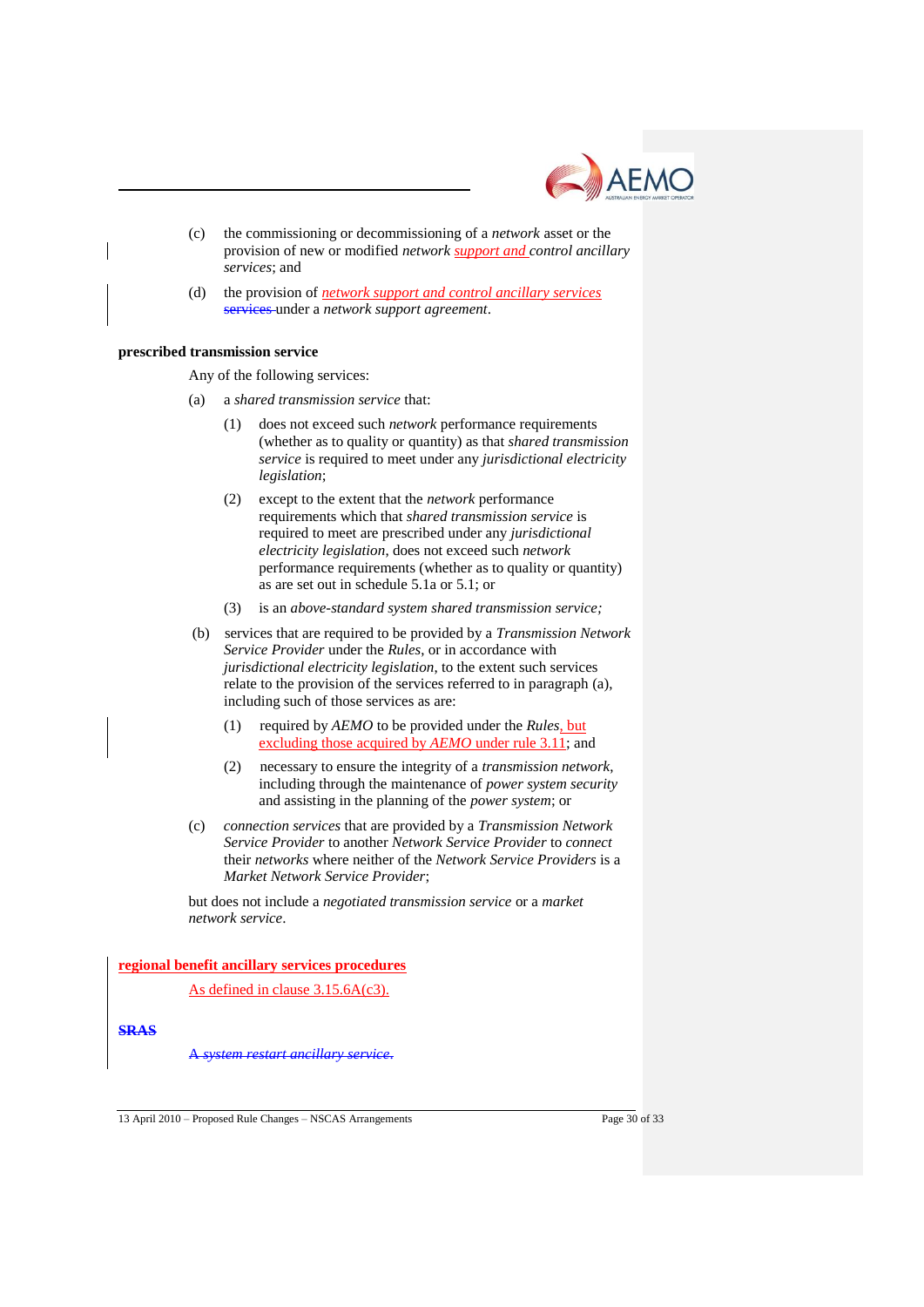

### **system restart ancillary service or SRAS**

A service provided by *facilities* with *black start capability* which allows:

- (a) *energy* to be supplied; and
- (b) a *connection* to be established,

sufficient to restart large *generating units* following a *major supply disruption*.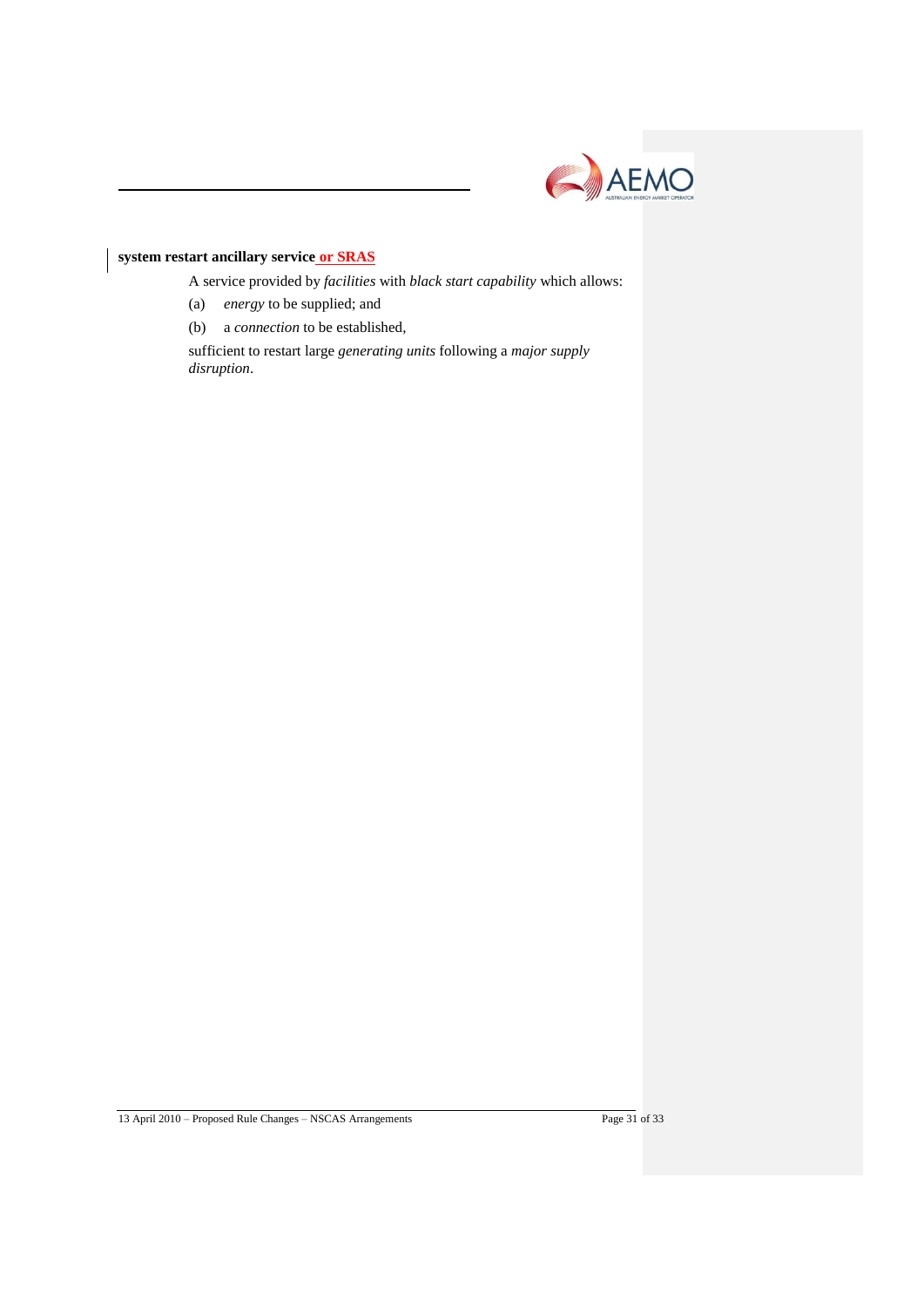

# **11. Savings and Transitional Rules**

## **11.X Rules consequent on making the National Electricity Amendment (NSCAS) Rule 2010 No.X**

## **11.X.1 Definitions**

For the purposes of rule 11.X:

**Amending Rule** means the National Electricity Amendment (NSCAS) Rule 2010.

**Existing NCAS contract** means an *ancillary services agreement* entered into between *AEMO* and a *Registered Participant* prior to the NSCAS commencement date whereby *AEMO* acquires *NCAS* from that *Registered Participant*.

**NCAS** means *network control ancillary services*, as that term was defined immediately prior to the NSCAS commencement date.

**NSCAS commencement date** means the date of the commencement of the Amending Rule.

**AEMO NSCAS Acquisition Process commencement date** is [insert date here].

## **11.X.2 Purpose**

The purpose of this rule 11.X is to provide transitional arrangements to facilitate *AEMO's* transition from the framework for the acquisition of *NCAS* prior to the NSCAS commencement date to the framework for the acquisition of *NSCAS* initiated under clause 3.11.3.

## **11.X.3 Existing NCAS Contracts to continue**

- (a) *AEMO* may continue to acquire *NCAS* under existing NCAS contracts and may extend the term of any existing NCAS contract for such period as is agreed between *AEMO* and each counterparty to the relevant existing NCAS contract.
- (b) After the NSCAS commencement date, an existing NCAS contract is to be regarded as an *ancillary services agreement* for the provision of *NSCAS* that does not benefit a specific *region* for the purposes of clauses  $3.15.6A$  (c1) – (c9) (including during any period that the existing NCAS contract is extended under paragraph (a)).

# **11.X.4 Amendments to Existing Guidelines**

(a) *AEMO* must amend the *NMAS tender guidelines* and the guidelines for the *dispatch* of *network support and control ancillary services* under clause 3.11.6(d) to take into account the